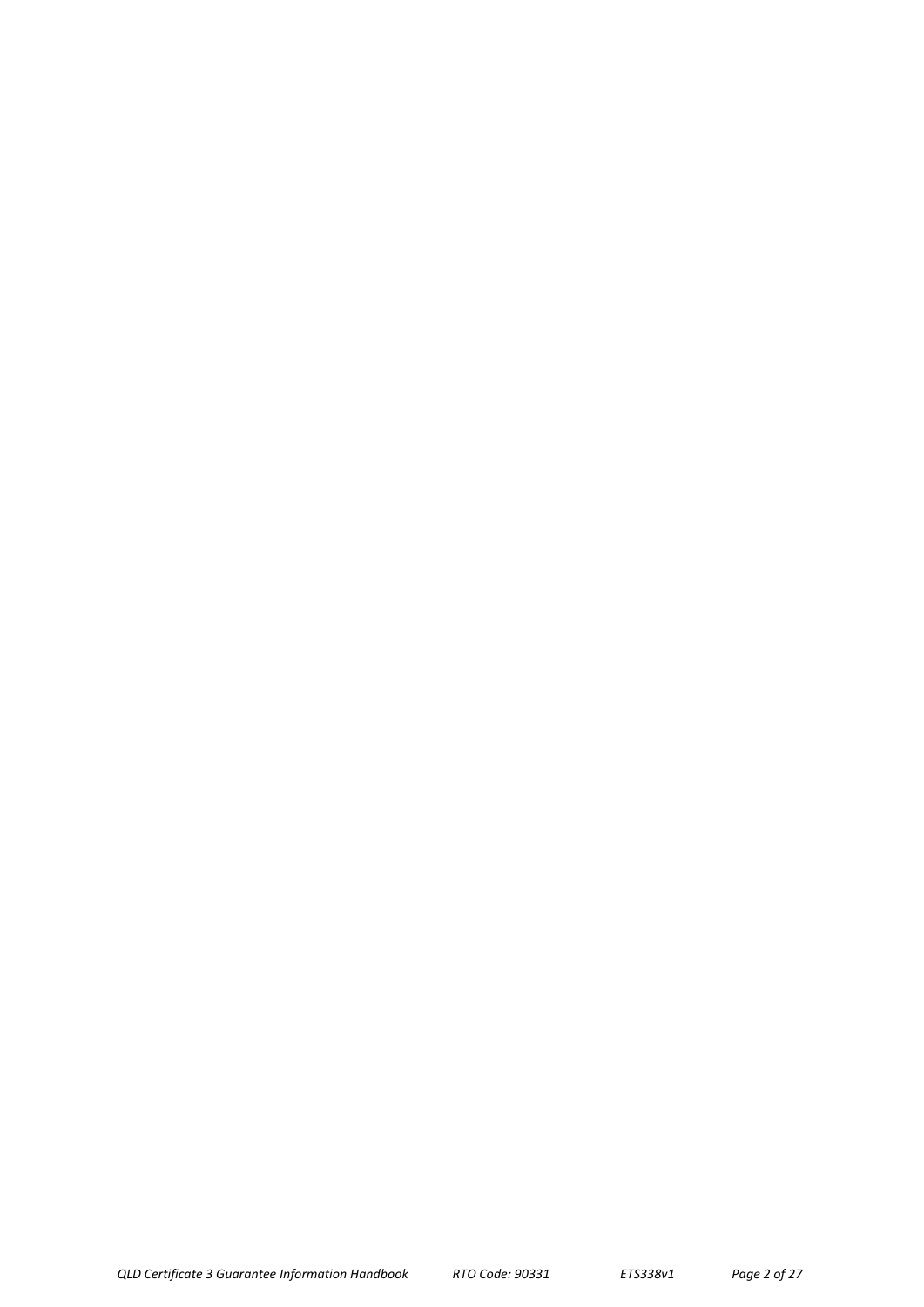| <b>Table of Contents</b>                                                                      |    |  |  |
|-----------------------------------------------------------------------------------------------|----|--|--|
| Introduction                                                                                  | 4  |  |  |
| Program Information                                                                           | 4  |  |  |
| <b>Responsibilities of Parties</b>                                                            | 7  |  |  |
| CHC30121 Certificate III in Early Childhood Education and Care<br>What needs to be completed? | 9  |  |  |
| <b>First Aid</b>                                                                              | 11 |  |  |
| Fees                                                                                          | 12 |  |  |
| Working through the program                                                                   | 13 |  |  |
| Assessment                                                                                    | 14 |  |  |
| <b>Academic Misconduct</b>                                                                    | 15 |  |  |
| A Guide for the Workplace Supervisor                                                          | 18 |  |  |
| <b>Credit Transfer</b>                                                                        | 19 |  |  |
| Recognition of Prior Learning                                                                 | 19 |  |  |
| Foundation Skills - Language, Literacy & Numeracy                                             | 19 |  |  |
| Access and Equity                                                                             | 20 |  |  |
| <b>Cancellation of Enrolment</b>                                                              | 20 |  |  |
| <b>Delayed Completion</b>                                                                     | 21 |  |  |
| Completion                                                                                    | 21 |  |  |
| <b>Issuance of a Qualification</b>                                                            | 21 |  |  |
| <b>Statements of Attainment</b>                                                               | 21 |  |  |
| <b>Complaints and Appeals</b>                                                                 | 21 |  |  |
| Assistance                                                                                    | 24 |  |  |
| Appendix: Unit Hours and Prices                                                               | 26 |  |  |
| <b>Contact Numbers</b>                                                                        | 28 |  |  |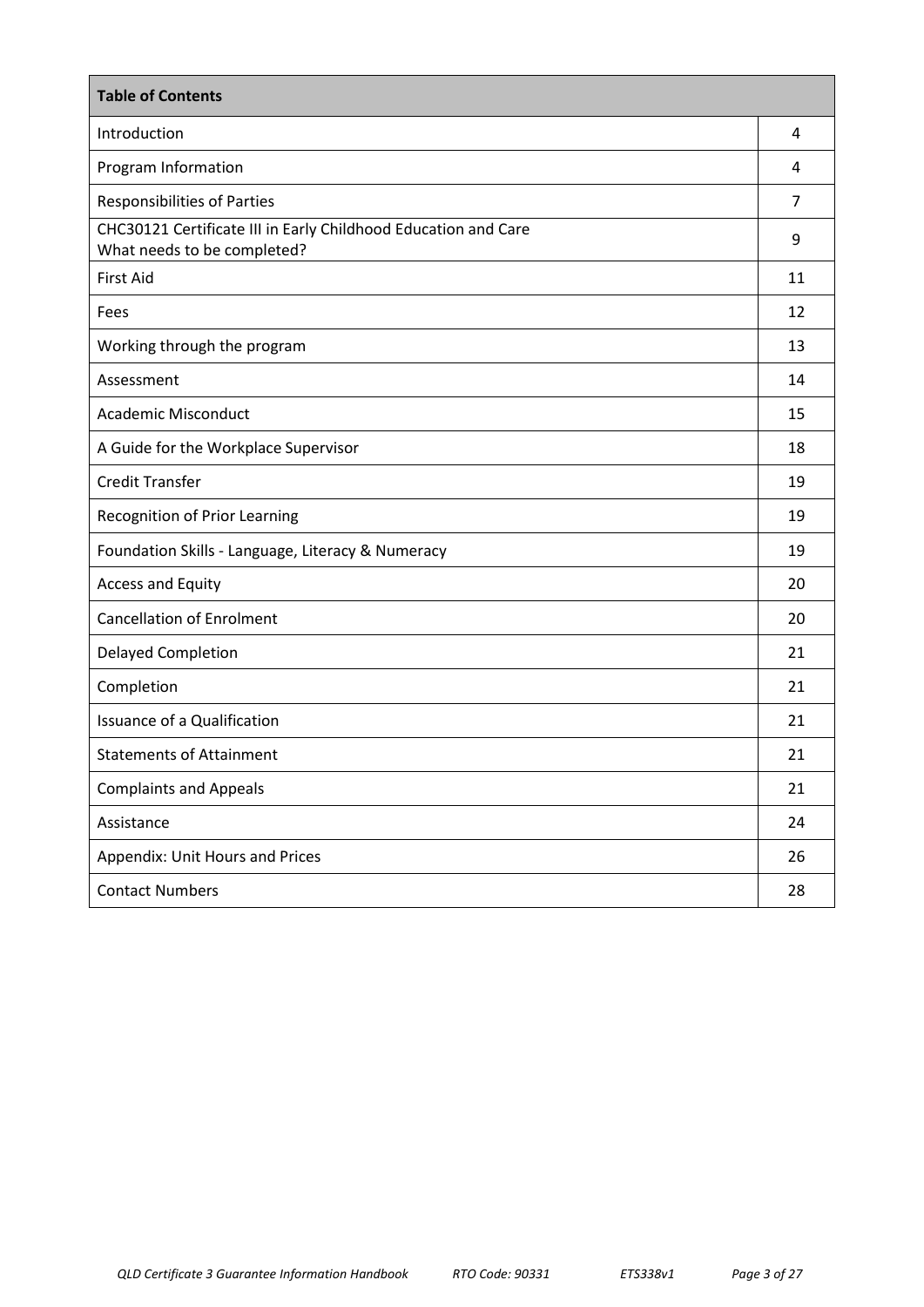## **1.0 Introduction**

The Certificate 3 Guarantee is a key program under the Queensland VET Investment Plan and is funded by the Queensland Government. The information in this handbook has been developed to provide information for persons considering the Certificate 3 Guarantee funded program. It is important students enrol in training that best meets their personal and career aspirations and be fully informed of program requirements and fee costs prior to enrolment.

Eligible students must understand that the entitlement under the program is for **one** government subsidised Certificate III qualification. It is imperative that you are fully informed about the entitlement and that you take the time to consider training choices and costs. You will not be eligible for another subsidised training place under the Certificate 3 Guarantee program once you complete this Certificate III qualification.

**NOTE:** Only those courses or qualifications that are identified on the Priority Skills List will attract government funding under the Certificate 3 Guarantee Program. See the Priority Skills List at [https://desbt.qld.gov.au/training/](https://desbt.qld.gov.au/training)providers/funded/priority-skills-list

Persons undertaking this program with ECTARC would be enrolling in, and receive funding for, the CHC30121 Certificate III in Early Childhood Education and Care qualification.

#### *Please retain this handbook for referral purposes.*

#### **1.1 About ECTARC**

At ECTARC you will find a team of early childhood professionals committed to excellence in the delivery of training that fosters educators who can provide high quality education and care to young children. For over 20 years our focus has been training high quality graduates who have the skills and knowledge to deliver best practice in early childhood education and care services.

ECTARC was established in 1998 as a community owned, not for profit Registered Training Organisation (RTO) that specialises in early childhood training and professional development. ECTARC also manages 11 early childhood education and care services in the Illawarra and Shoalhaven areas of NSW. The close working connection with these services ensuresthat training provided continues to meet the needs of the early childhood sector and regulatory bodies.

The Department of Employment, Small Business and Training (DESBT) contracts ECTARC to deliver publicly funded training and assessment services for the early childhood sector. ECTARC is a 'Skills Assure Supplier' (SAS) and has held a User Choice contract for delivering traineeships and apprenticeships in Queensland since 1998.

Our specialist early childhood knowledge, extensive experience in the sector and commitment to providing the best early childhood training is why we are a leading, well respected, award winning RTO. We welcome you to our organisation and we look forward to supporting you on your learning journey.

Please call and speak to one of our Training and Development Officers (TDOs) about your training and professional development needs. ECTARC TDOs hold early childhood and training qualifications and have many years' experience working in the early childhood sector.

## **2.0 What is the Certificate 3 Guarantee Program?**

The Certificate 3 Guarantee is a Queensland Government Program that supports eligible individuals to complete their first post-school Certificate III qualification. The Certificate 3 Guarantee will provide a Government subsidy towards the training cost for eligible students undertaking an approved Australian Qualifications Framework (AQF) certificate level III qualification. DESBT funding pays the RTO for training, with a nominal co-contribution fee charged to the student.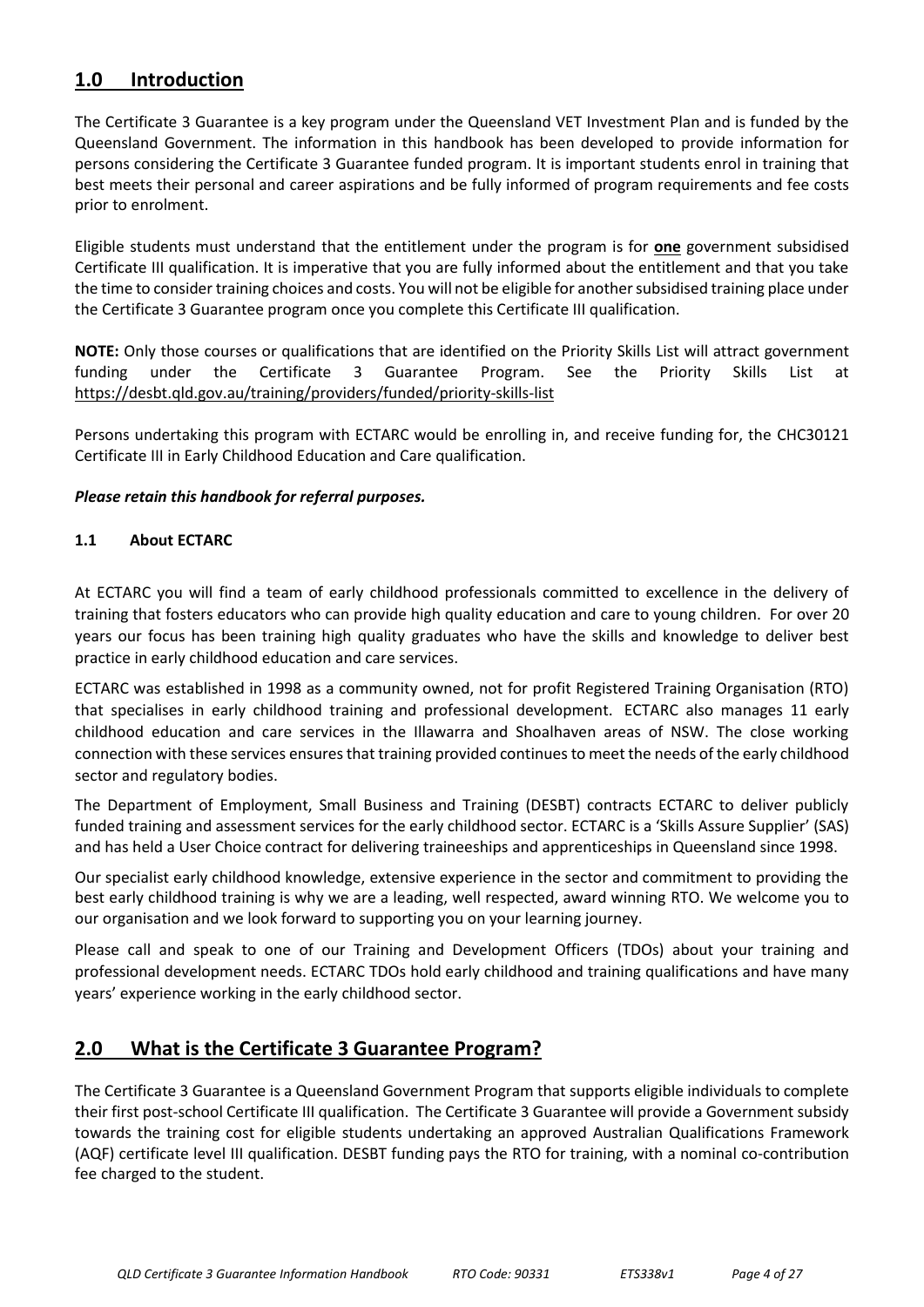The Queensland Government already provides a training subsidy for apprenticeship and traineeships under User Choice arrangements. User Choice will continue to be delivered under existing arrangements, while the Certificate 3 Guarantee will provide an entitlement to a training place for other students.

#### **Program Aim**

The primary intent of the program is the delivery and completion of certificate III qualifications which lead to employment or enhanced career outcomes.

The principal goals of the Certificate 3 Guarantee are for students:

- to complete one certificate III qualification post-school delivered by the approved Registered Training Organisation (RTO) of their choice;
- to develop skills in vocational areas that align with industry skilling needs;
- increasing the proportion of Queenslanders that hold a certificate III qualification

The program enables students to select a preferred Registered Training Organisation from a list of Pre-qualified Suppliers for the delivery of accredited training to meet their specific needs.

Further information about the Certificate 3 Guarantee funded program is available on the Department's website at [https://desbt.qld.gov.au/training](https://desbt.qld.gov.au/training/providers/funded/certificate3)

#### **2.1 Qualification Description/Outcomes:**

This qualification reflects the role of educators in early childhood education and care who work in regulated children's education and care services in Australia. They support children's wellbeing, and development in the context of an approved learning framework. Educators use a range of well-developed skills and knowledge using discretion and judgment when carrying out their work in the context of established policies and procedures. They may work independently or under the guidance of others, though in some contexts that guidance may not be on-site. Early childhood educators work in long day care centres, family day care, pre-schools or kindergartens.

To achieve this qualification, the individual must have completed a total of least 160 hours of work in a regulated children's education and care service in Australia as detailed in the Assessment Requirements of units of competency. The total number of hours may be applied collectively across all units of competency that include the requirement for workplace hours.

The qualification is competency based training, which means that once all parties are in agreement that competency has been achieved, the program can be finalised and completed. Most students complete the program within a 18 month to 2 year time frame.

This qualification covers workers who use organisation policies, procedures and individual children's profiles to plan activities and provide care to children, facilitating their leisure and play and enabling them to achieve their developmental outcomes. Depending on the setting, workers may work under direct supervision or autonomously.

**Entry Requirements:** There are no entry requirements for this qualification. *See Section 4 for further details of the qualification.* 

#### **2.2 Program Eligibility**

To be eligible to enrol in the Certificate 3 Guarantee, prospective students must:

- be aged 15 years or older
- be no longer at school
- be a Queensland resident
- be an Australian or New Zealand citizen or Australian permanent resident (including humanitarian entrants), or a temporary resident with the necessary visa and work permits on the pathway to permanent residency and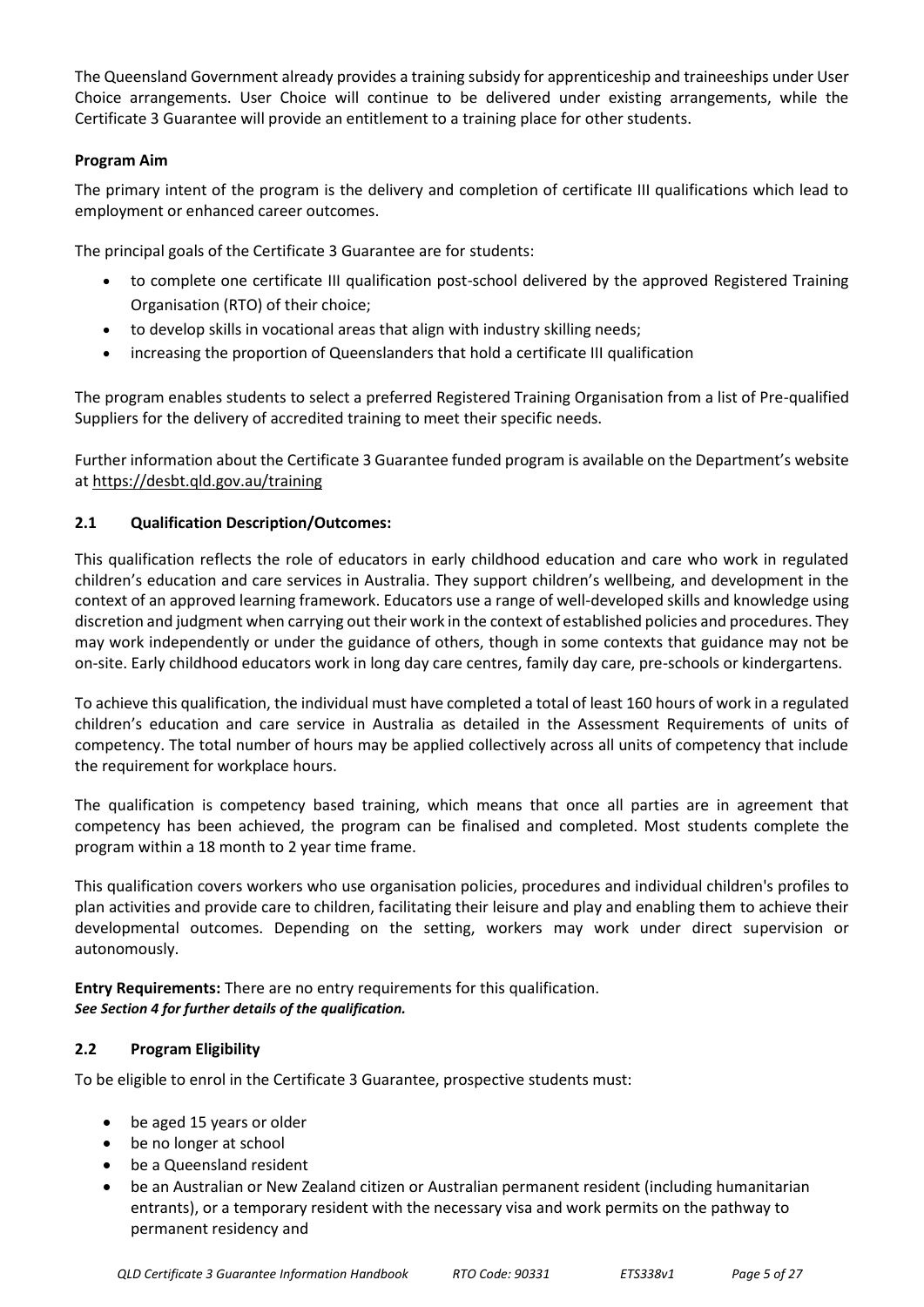- not hold, and not be enrolled in, a certificate III or higher-level qualification, not including qualifications completed at school and foundation skills training.
- **2.2.1** To prove eligibility you are required to provide 'verified copies' of the following with your application:
	- All students are required to send proof of citizenship you need to provide **one** of the following:
		- Australian or New Zealand Birth certificate
		- Australian Citizen certificate
		- Green Medicare card
		- Australian or New Zealand passport
	- All students are required to send proof of residency you need to provide **one** of the following:
		- Driver's license showing your address
		- QLD rates notice in your name and address
		- Electricity, gas or telephone account in your name and address (issued in the last 6 months)
		- Contract of property purchase/lease/mortgage documents
		- Bank statement issued in the last 6 months
	- If you are applying **in your married** name you need to provide the following:
		- A copy of your marriage certificate
		- A copy of your birth certificate

#### **2.2.2 Unique Student Identifier (USI)**

Unique Student Identifier or 'USI' is a national VET student identification number for all nationally recognised training. Any person undertaking a nationally recognised qualification or unit of competency is now required to have a USI. Your USI links to an online account that contains all of your training records and results (transcript) that you have completed from 1 January 2015 onwards. By having a USI you will be able to access your training records and results (transcript) whenever you need them. It is very important that all students register for a USI. If you don't have a USI, you won't be able to proceed to receive funding or recognition for your training.

*For further information visit:* www.usi.gov.au and follow the steps to obtain your USI number. It is quick and easy to do and will look something like this: **5NW87ZL1P2**

Once you have obtained your USI number you are required to provide details at the enrolment process.

#### **2.2.3 Confirmation of eligibility**

Policy of this program requires that we gather evidence of eligibility for all persons applying to participate. ECTARC is required to use the department's Apprenticeships / All Students Info – Self Service (AISS) tool/search facility to confirm your eligibility for funding and report your progress throughout the program.

#### **2.2.4 Age requirements**

Any person under 17 years of age is eligible to undertake studies in the course. If a student is under 18 years of age at time of enrolment into the program, a parent or guardian must co-sign the application and enrolment forms to acknowledge consent to participate.

**Note:** If seeking employment, students must be aware that Section 120 of the National Regulations requires the approved provider of a centre-based service must ensure that any educator at the service who is under 18 years of age:

- (a) does not work alone at the service; and
- (b) is adequately supervised at all times by an educator who has attained the age of 18 years.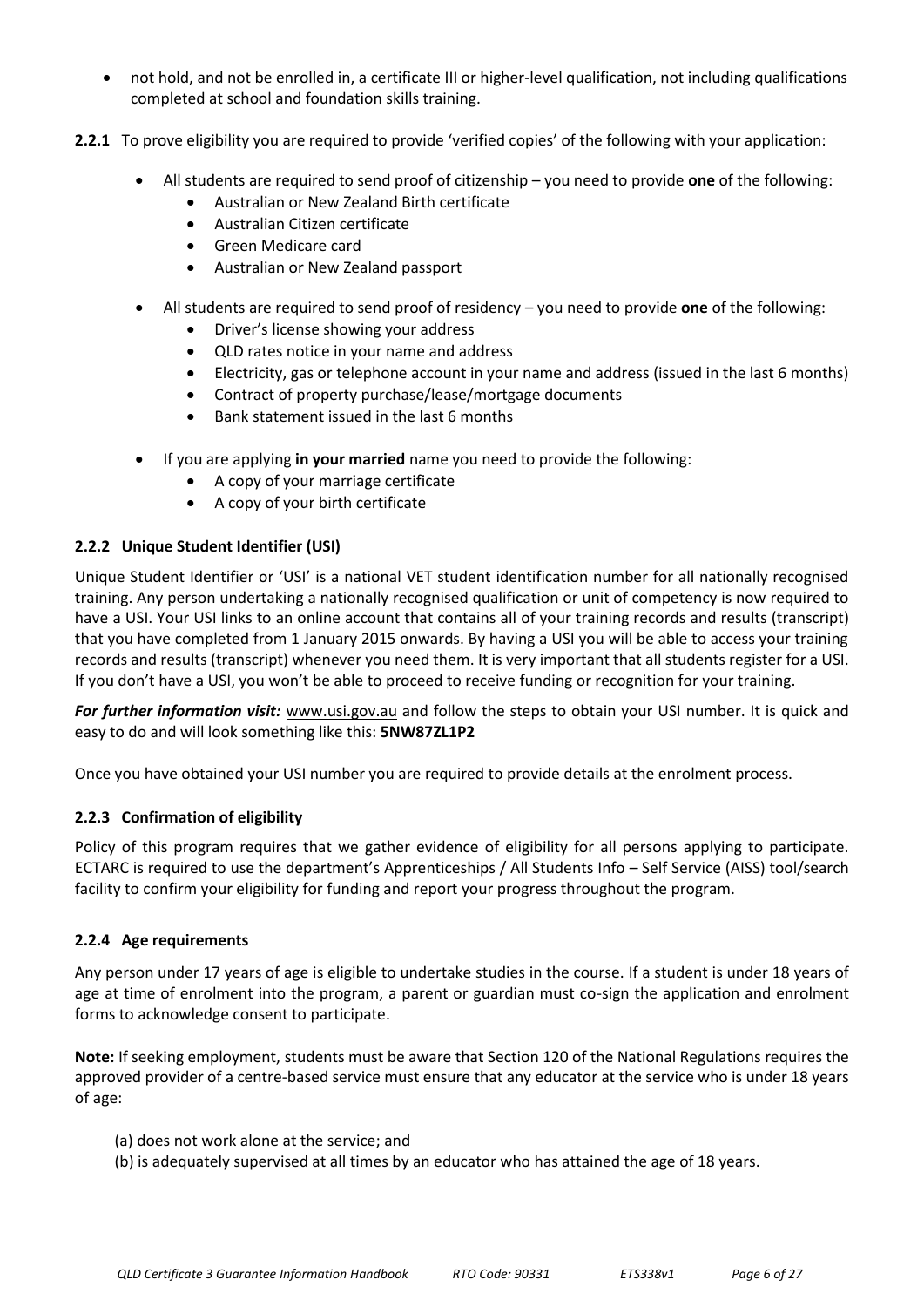#### **2.2.5 Blue Card**

To ensure the safety of children and young people in Queensland, the blue card system determines who is eligible to work in child-related employment or carry on a child-related business. Any person working with children must undergo a criminal history check as stated by Education and Care Services National Law Act 2010, and be eligible for a Positive Notice 'Blue Card'. It is an offence to engage in any child related paid or voluntary employment, or to carry on a child related business without a current Positive Notice.

If you do not currently hold a card, or have not already applied, application forms are available from the Queensland Government Blue Card Services at https:/[/www.bluecard.qld.gov.au/](http://www.bluecard.qld.gov.au/)login. For more information please visit the website or phone **1800 113 611** or **07 3211 6999**, Monday to Friday from 8:00am to 5.00pm.

#### **2.2.6 Who is disqualified from applying for a blue card?**

To contribute to ensuring the safety of children and young people in Queensland, the blue card system disqualifies certain people from applying for a blue card under 'The *Working with Children (Risk Management and Screening) Act 2000*'.

To find out who is a disqualified person visit[: https://www.bluecard.qld.gov.au/disqualification.html](https://www.bluecard.qld.gov.au/disqualification.html)

### **3.0 Responsibilities of Parties**

If you are under a Commonwealth Government agency (e.g. Jobs Services Australia Provider) you will need to follow agency requirements as well as the following:

#### **3.1 As a Student**

The student is responsible for meeting and maintaining their obligations under the agreement. If the student is under 18 years of age a parent/guardian is also responsible for meeting obligations under the agreement.

As part of your enrolment it is a requirement that you complete a Foundation Skills Questionnaire (FSQ) as part of the enrolment application process and disclose any additional support needs/disabilities that you may have and any prior qualifications/study that you have completed. This will allow ECTARC to provide suitable assistance if required and to ensure that your Training Plan is designed to meet your needs and skills.

It is a requirement that all students attend online training sessions and submit written assessment tasks on a regular basis. If a student continuously fails to participate in the program, ECTARC reserves the right to cancel their enrolment.

*In regards to studies, the student must:*

- obtain a Unique Student Identifier
- observe the conditions of the employment agreement or award
- undertake training and assessment as set out in the Training Plan
- notify ECTARC if you are unable to attend training/assessment sessions
- notify ECTARC of the following:
	- i. if you are having difficulties with study/assessment
	- ii. withdrawal from the program
	- iii. if you require any changes to your Training Plan
	- iv. if your employment status changes
	- v. if you believe that you will not complete your qualification by your end date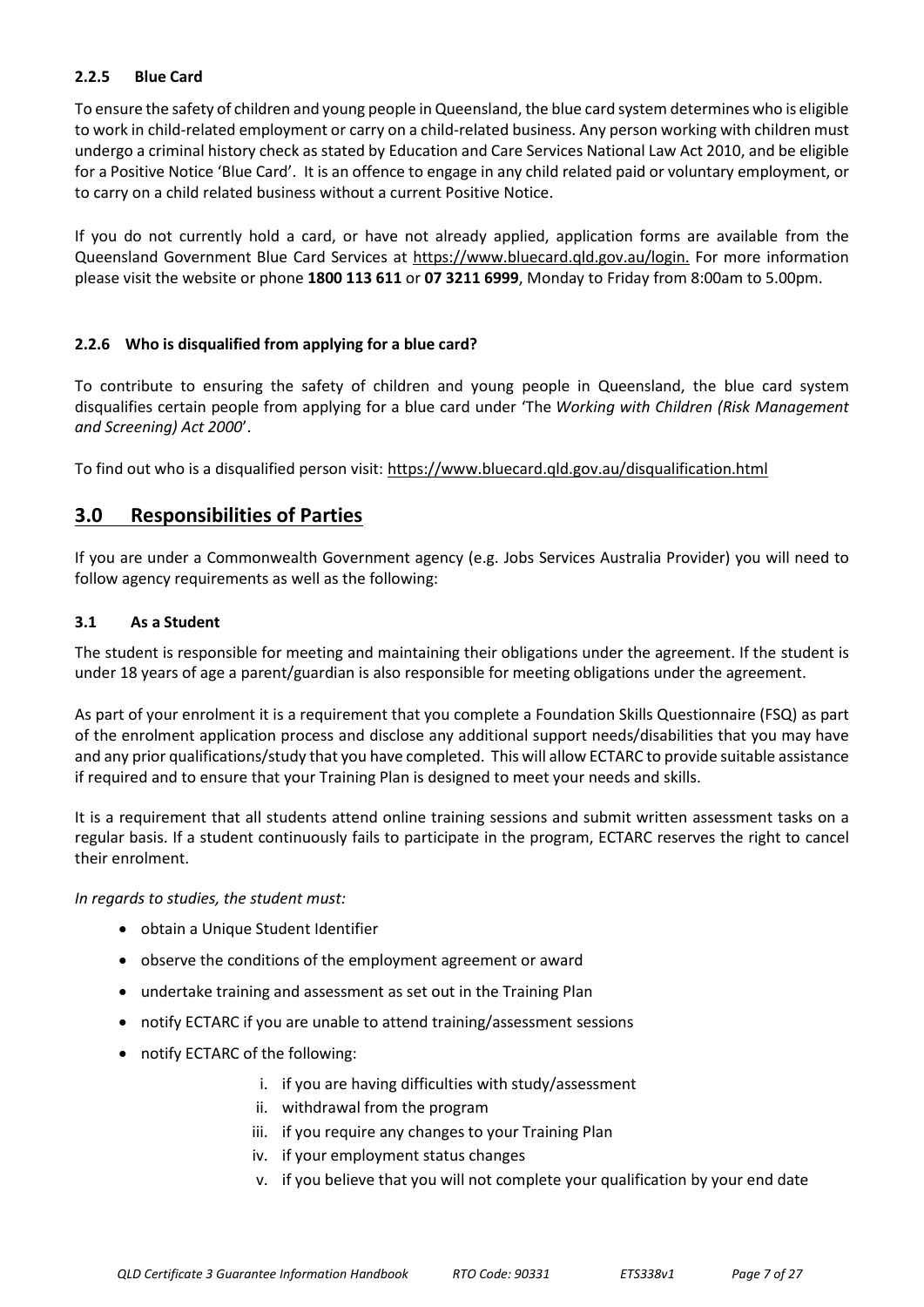*In regards to practicum, the student must:*

- attend and perform work duties as directed (job description, roster)
- follow relevant regulations and legislative requirements
- follow the service's policies, procedures and guidelines
- follow the National Quality Framework
- observe confidentiality on behalf of the employer and clients
- follow all WHS requirements
- uphold the Code of Ethics and United Nations Rights of the Child
- work within a duty of care to self and others.

#### **3.2 Record keeping and reporting**

You are required to keep and maintain specific records during the course of the program. These records monitor your training and competency progress.

#### **The various records which you must complete/retain include:**

- your copy of the Training Plan
- Third Party Reports which documents your workplace performance
- completed assessments and feedback provided by ECTARC
- ECTARC practicum documents (as required)
- your copy of the handbook
- a copy of any award or workplace agreements if you become employed.

It is a DESBT requirement that upon completion or withdrawal from the program you are required to complete a survey providing feedback on your participation in the training program. At the end of each unit students are also provided with the opportunity to provide feedback in the ECTARC Training Portal.

#### *Note: ECTARC require two weeks' notice of cancellation of enrolment.*

#### **3.3 Supervised Registered Training Organisation (SRTO)**

With ECTARC as your training provider, you will be supported through your program from start to finish. Your TDO will develop a Training Plan with you, deliver training on each unit of competency, assess your achievements of knowledge and skills, and issue the qualification upon successful completion.

#### *ECTARC will:*

- develop a Training Plan to suit your needs
- assess the Foundation Skills Questionnaire and support needs of student
- provide all learning resources
- assign a Training and Development Officer (TDO)
- maintain regular training and assessment as per the Training Plan
- assist with on-the-job skill development
- maintain records of assessments and progress
- advise and assist in relation to any additional support required
- issue the qualification upon completion
- charge a student co-contribution fee in accordance with DESBT guidelines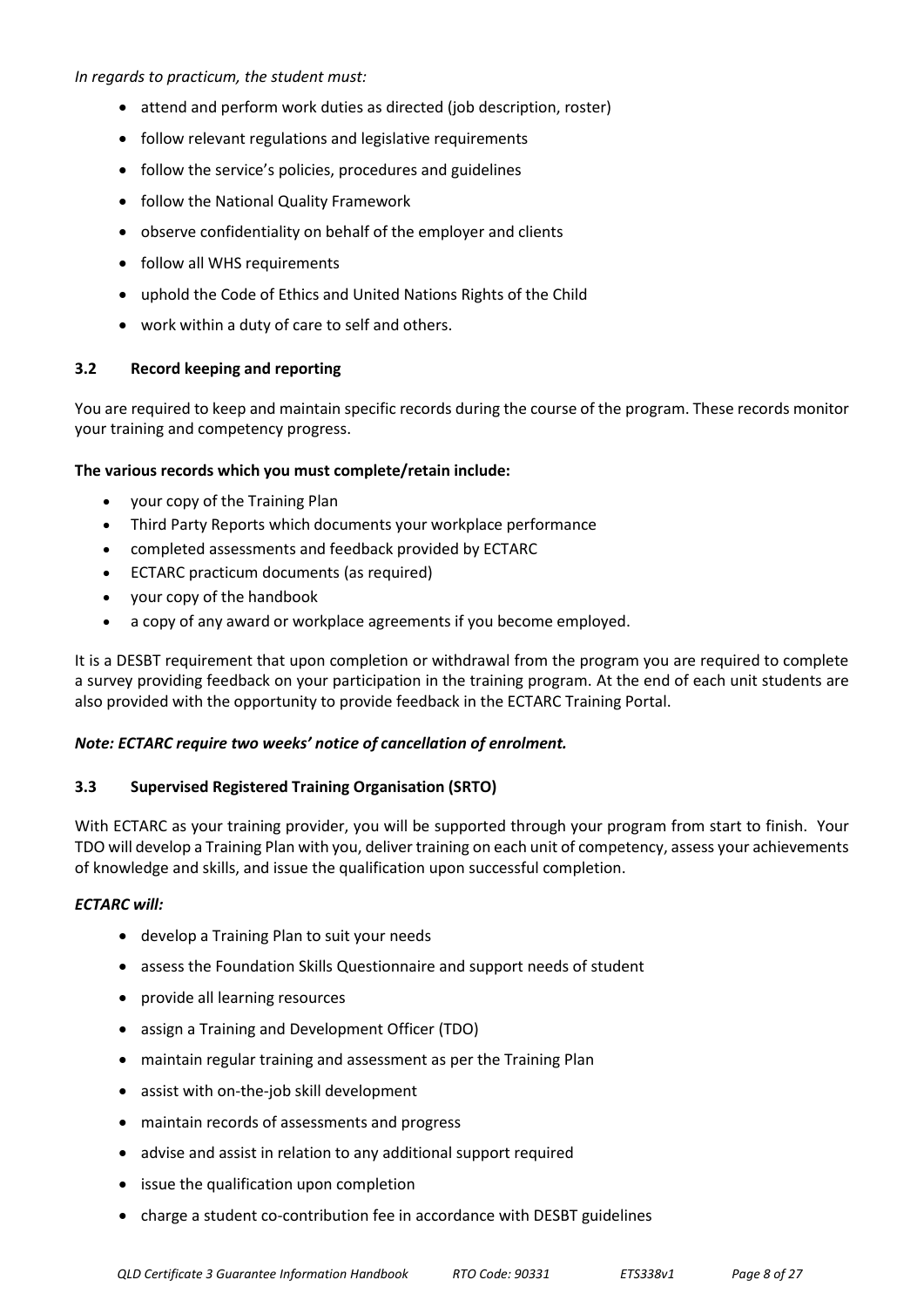#### **3.4 Employer Responsibilities**

Employers must provide both the facilities and the range of work to train a student (either a paid employee or practicum student) in the competencies/learning outcomes identified in the Training Plan and ensure that the student receives adequate training and supervision. Regarding children's services, facilities would mean the service itself i.e. a regulated education and care service, and range of work means the student works with the children and not as a support worker (e.g. the cook, cleaner or bus driver).

Students must have the ability to work with a minimum of three children in each age group (Birth-23 months, 2-3 years, 3-5 years) to gain the learning experience required and complete assessment requirements. If you are unsure of your ability to work within these please contact ECTARC to discuss your situation.

#### *The employer must:*

- not use students on practicum who is not an employee of the service as a staff member, as they cannot be counted in staffing ratios
- not leave students on practicum alone with a group or child
- provide the student with a staff handbook and job description
- provide the student with access to policies, procedures and workplace documents
- provide quality on-the-job training in a safe working environment
- provide a Workplace Supervisor to support the student
- provide a copy of the Workplace Supervisor's qualification to ECTARC

**NOTE***:* If employed, ensure that the student receives appropriate wages as outlined by the Fair Work Commission.

#### **3.5 The Workplace Supervisor**

The Workplace Supervisor must be a qualified educator who holds the equivalent qualification *or higher* than the qualification being undertaken by the student – CHC30121 Certificate III in Early Childhood Education.

*The Workplace Supervisor must:*

- provide a range of work and opportunities to develop skills as per each unit of competency
- have regular discussions with the student about the practical component and give feedback and direction about performance
- complete the Third-Party Report for each unit
- assist the student to follow service policies and procedures
- mentor and support the student.

#### **4.0 Program content**

ECTARC delivers training via a flexible delivery mode which includes a variety of support strategies and resources such as real time online study sessions, pre-recorded sessions, webinars, self-paced learning activities, phone support, interactive and PDF learning resources and workplace training. Each unit is provided individually and when successfully completed, the next unit will be trained and so on.

Each unit has the learning resources as well as a list of any additional recommended resources/readings/useful websites links to support students to successfully complete the written assessment tasks, practical assessment and develop the skills required in the Third-Party Reports. This is all accessed via the ECTARC Training Portal.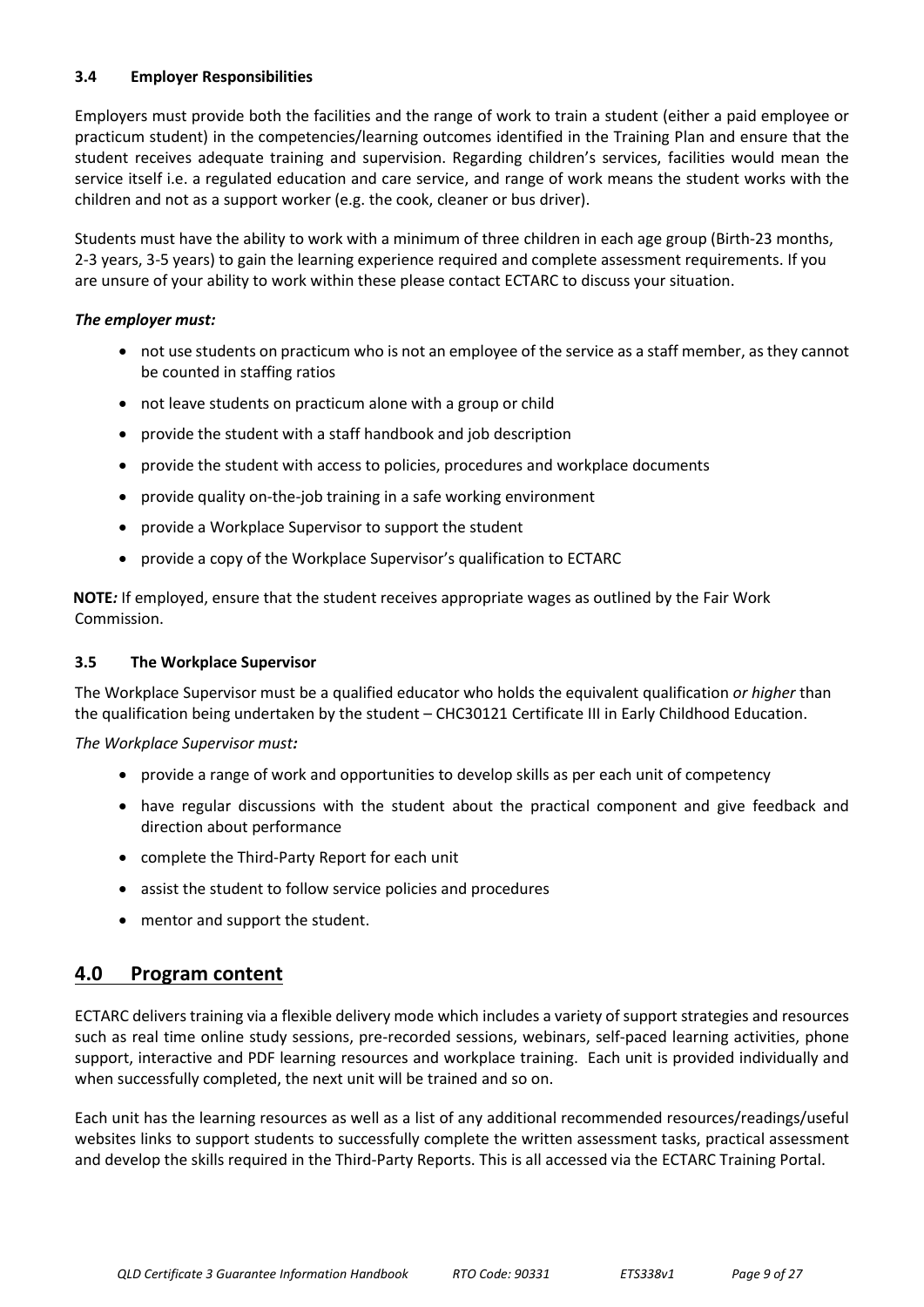#### **There are two components to the qualification:**

- Off-the-job training Formal training and assessment by ECTARC.
- On-the-job training Practical learning in the workplace to gain skills and knowledge.

#### **4.1 Qualification content**

**Off-the-job (Formal learning):** The CHC30121 Certificate III in Early Childhood Education and Care consists of 17 units of competency made up of **15 core** units and **2 electives** (selected during Training Plan development).

| <b>Unit Codes</b>          | <b>Unit Title</b>                                                                     | Core /<br><b>Elective</b> |  |
|----------------------------|---------------------------------------------------------------------------------------|---------------------------|--|
| HLTWHS001                  | Participate in workplace health and safety                                            | Core                      |  |
| CHCPRT001                  | Identify and respond to children and young people at risk                             | Core                      |  |
| CHCECE055                  | Meet legal and ethical obligations in children's education and care                   | Core                      |  |
| CHCECE056                  | Work effectively in children's education and care                                     | Core                      |  |
| CHCECE031                  | Support children's health, safety and wellbeing                                       | Core                      |  |
| CHCECE034                  | Use an approved learning framework to guide practice                                  | Core                      |  |
| CHCECE030                  | Support inclusion and diversity                                                       | Core                      |  |
| CHCECE054                  | Encourage understanding of Aboriginal and/or Torres Strait Islander people's cultures | Core                      |  |
| CHCECE035                  | Support the holistic learning and development of children                             | Core                      |  |
| CHCECE038                  | Observe children to inform practice                                                   | Core                      |  |
| CHCECE033                  | Develop positive and respectful relationships with children                           | Core                      |  |
| CHCECE032                  | Nurture babies and toddlers                                                           | Core                      |  |
| CHCECE036                  | Provide experiences to support children's play and learning                           | Core                      |  |
| CHCECE037                  | Support children to connect with the natural environment                              | Core                      |  |
| HLTAID012                  | Provide First Aid in an education and care setting                                    | Core                      |  |
| <b>Electives - 2 units</b> |                                                                                       |                           |  |
| CHCDIV001                  | Work with diverse people                                                              | Elective                  |  |
| HLTFSE001                  | Follow basic food safety practices                                                    | Elective                  |  |

*Please note that other electives can be chosen if they meet the requirements of the training package.* 

#### **4.2 On the job learning**

Where the student is employed in a regulated education and care setting, work placement requirements may be achieved in their workplace. Where requirements cannot be achieved in their workplace, the student will be required to complete a practicum at a different service. Students who are not currently working in a service are required to complete all practicum hours in one or more regulated education and care services of their choice. The Australian Children's Education and Care Quality Authority (ACECQA) publishes lists of approved services. Students can search for services by postcode.

**NOTE:** All students must provide a copy of their valid Blue Card prior to the commencement of any Practicum.

**On-the-job (in the workplace):** The CHC Community Services Training Package requires students completing the CHC30121 Certificate III in Early Childhood Education and Care to complete at least **160 hours of work placement** in one or more regulated education and care service/s.

ALL students must complete and submit a Practicum Hours Log Book for their course requirements for the following age groups:

- forty (40) hours working with babies and toddlers (i.e. Birth-23 month olds);
- forty (40) hours working with toddlers (i.e. 2-3 year olds);
- eighty (80) hours working with pre-schoolers (i.e. 3-5 year olds).

It is your responsibility to develop and practice skills in the relevant competencies. The Workplace Supervisor should be a good role model and provide support and guidance.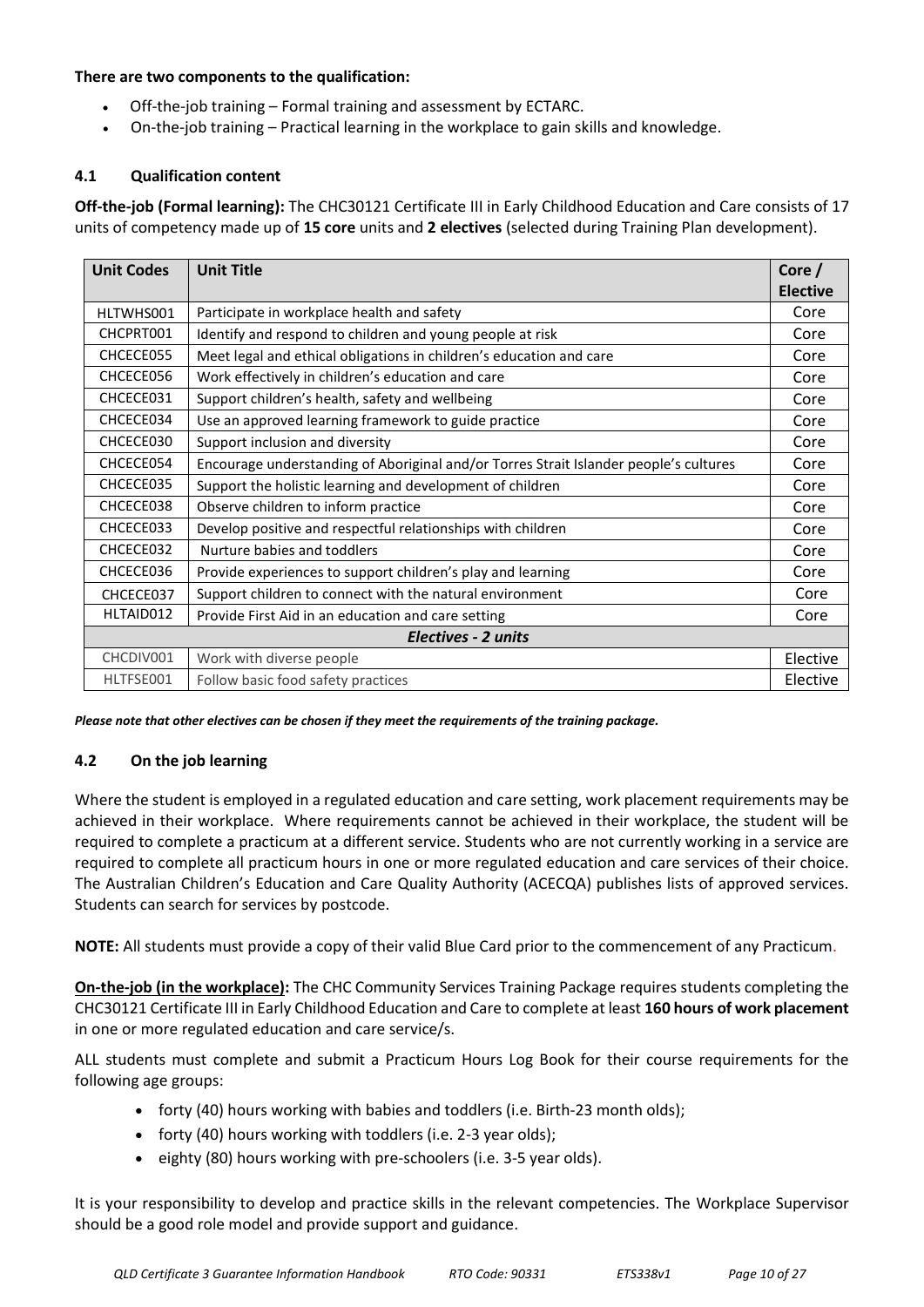#### *You will need to:*

- demonstrate competency at work by answering questions that your Workplace Supervisor asks to demonstrate your skills and knowledge
- participate in workplace activities that can be observed to determine performance level
- work cooperatively with the Workplace Supervisor in accepting feedback constructively
- assist in identifying gaps in performance and ways of achieving these skills and knowledge
- work towards demonstrating skills and knowledge (competency) in further units

#### **4.3 Third Party Reports**

Your Workplace Supervisor will monitor your progress and must provide you with constructive feedback and advice on ways of overcoming any identified gaps in your performance. He/she will complete the Third Party Reports for each unit which will be submitted with assessment tasks to ECTARC.

Observation of performance can be recorded by the Workplace Supervisor as:

- **S – Satisfactory**
- **NYS – Not Yet Satisfactory**

To be considered Satisfactory, students must demonstrate required skills **consistently,** and **to the standard required**. Feedback and training must be provided for any elements that receive a NYS outcome. Workplace Supervisors must alert the student and ECTARC TDO of any competencies that need special attention. Work placement requirements outline a minimum number of practicum hours however, if the student is Not Yet Satisfactory at a certain skill at first, it could be observed again and signed off later when performance is achieved.

There is also space provided at the end of each Third-Party Report for comments on the student's performance. This section can be used by the Workplace Supervisor to document performance issues needing special attention or provide feedback on work performance.

**Note:** ECTARC is responsible for ensuring honest, valid, and reliable assessment is conducted for on and off the job components throughout all programs. This includes ensuring all students are assessed against the Training Package assessment requirements, knowledge evidence and performance evidence, which apply to every unit within the program. To do this, ECTARC will conduct several observation and assessment visits while students are on practicum.

## **5.0 First Aid**

The first aid component of the course - **HLTAID012 Provide First Aid in an education and care setting** must be completed externally through a registered training provider of the student's choice. Where eligible, ECTARC will cover the cost on behalf of the student.\*

The nominated training provider must invoice ECTARC for the cost of HLTAID012 Provide First Aid in an education and care setting and reference the student's name on the invoice. Payments will be made within 7 days of receiving the invoice.

Once the course is completed, a certified copy of the First Aid Certificate must be provided to ECTARC to be added to the student's records as a Credit Transfer.

\*Please note: If you have previously completed HLTAID012 Provide First Aid in an education and care setting as part of a program that has been funded by Qld Government, and need to update this throughout your enrolment period, this unit will not be eligible for funding. This means you will be required to pay the costs associated with this training directly to the external training provider as per their fees and charges.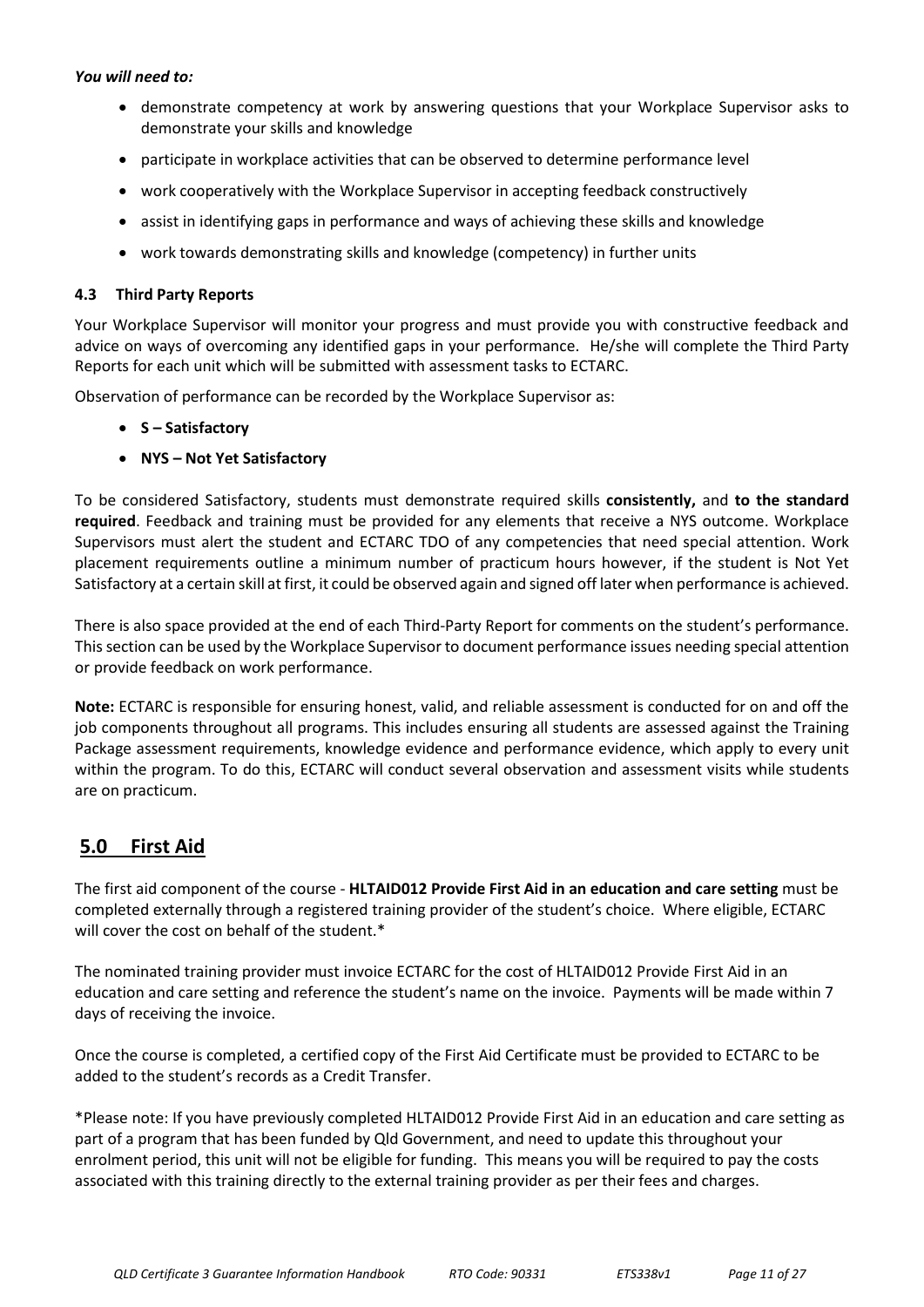## **6.0 Fees and Charges**

All students are required to contribute towards the cost of their training and assessment services. This is called a co-contribution fee. The student co-contribution fees are calculated at a rate of 0.65c per nominal hour for each unit of competency being undertaken. The exact cost of the program will depend on electives chosen and fees will be calculated accordingly as per units selected in Training Plan development. *See Appendix for the full list of units and individual prices.*

#### **Estimated costs for a full qualification:**

| Qualification                                                  | <b>Full fee</b> | Concession |
|----------------------------------------------------------------|-----------------|------------|
| CHC30121 Certificate III in Early Childhood Education and Care | \$720.20        | \$288.08   |

Several payment options are available, and students may choose a method that best suits their financial needs including; payment plan via direct debit, cheque, money order or credit card. Forms for this purpose are made available to you at enrolment. If you need to discuss other options, please call ECTARC on 07 3290 2966**.**

**RPL:** This fee policy includes any units being undertaken via the RPL recognition process for prior knowledge and skills.

**Credit Transfer:** If you have undertaken a unit of competency or qualification with another Registered Training Organisation (RTO) and have documented evidence of your achievement (i.e. a Statement of Attainment/Certificate/Transcript) you can apply for credit transfer for the relevant unit(s) of competency. You will need to provide ECTARC with permission to access your USI records on the USI Portal or provide a copy of your transcript and ECTARC will contact the issuing RTO to verify its authenticity. Students who are eligible for Credit Transfer automatically receive a waiver of fees.

**NOTE:** Full payment of fees is required by the date of completion. ECTARC advises they have the right to withhold training if fee payments have not commenced within three months from induction. Where full fees are not received, ECTARC will not complete assessment for the final unit of competency until full payment is received.

#### **6.1 Tuition Fee Concessions**

Provision exists for concessional fees so students are not financially disadvantaged. A student is exempt from paying 60% of the student contribution fee if they fall into one or more of the approved definitions under the Certificate 3 Guarantee Policy defined as follows:

- a) the student holds a Health Care or Pensioner Concession Card issued under Commonwealth law, or is the partner or a dependant of a person who holds a Health Care or Pensioner Concession Card and is named on the card;
- b) the student provides the SAS with an official form under Commonwealth law confirming that the student, their partner or the person of whom the student is a dependant is entitled to concessions under a Health Care or Pensioner Concession Card;
- c) the student identifies as an Aboriginal or Torres Strait Islander;
- d) the student has a disability; or
- e) the student is an adult prisoner.

Concession application and fee payment forms are provided by ECTARC at enrolment. The student must submit concession application and evidence with their enrolment form for processing. Once the application for concession is approved, the student is responsible for the payment of the remaining fees owing.

**NOTE:** When a Commonwealth Government agency (e.g. Job Services Australia Provider) is using Australian Government funding to pay fees on behalf of a student, then no concessions can apply.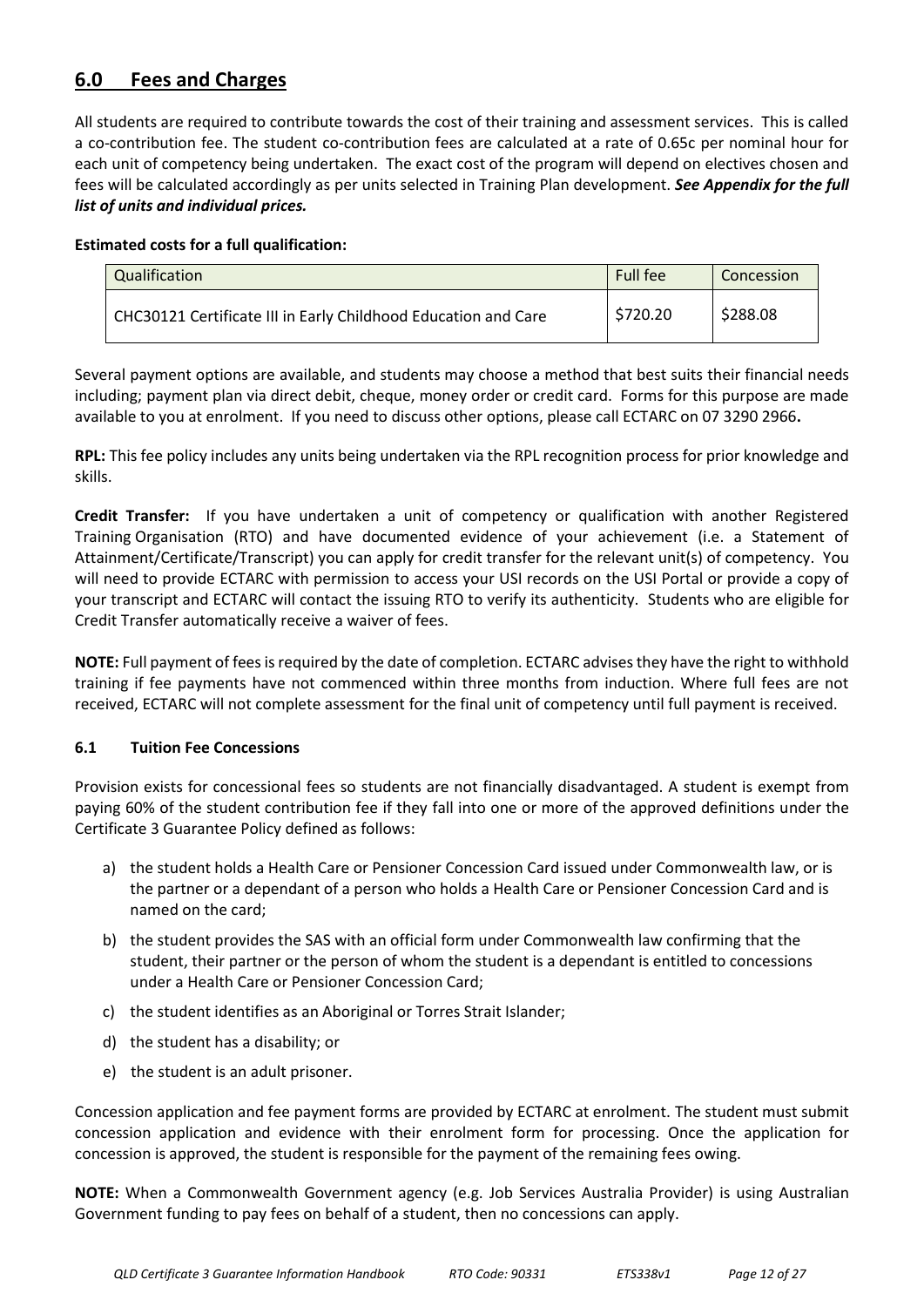#### **6.2 Refunds**

ECTARC has a fee and refund policy that includes:

- where a student does not commence a Unit of Competency, then ECTARC will reimburse the student for all tuition fees collected in relation to that Unit of Competency
- where a student withdraws from a unit of competency after participating in learning activity, then 50% of the tuition fee will be reimbursed.

ECTARC will refund fees for any of the following circumstances:

- the training program is cancelled
- change of registered training organisations
- the student has an illness or injury which prevents them from completing.

#### **6.3 Additional Charges**

ECTARC advises that there are additional charges for the re-issue of ECTARC documents, qualifications and/or Statements of Attainment due to loss or misplacement. Prices of replacement documents are:

• Qualification/SOA \$55.00

#### **7.0 Working through the program**

At enrolment you will be allocated an ECTARC TDO who will guide you through your study. ECTARC is responsible for delivering the formal training component and assisting you with any support you may require. A schedule of training and assessment (Training Plan) will be devised between yourself and ECTARC after enrolment, outlining the training and assessment dates for all units of competency. These are suggested dates and may change depending on your attendance at training sessions, ability to complete assessments etc.

For students not employed in an early childhood education and care service on a regular basis, ECTARC recommends attending practicum placement on a weekly/fortnightly basis in order to develop skills, have Third Party Reports signed and complete assessments in a timely manner.

The qualified Workplace Supervisor is responsible for your learning within the workplace and must ensure that you are trained properly in various roles and duties and given every opportunity to develop and practice skills in all relevant competencies (*see On-the-job learning).* He/she will monitor your progress and must provide you with constructive feedback and advice on ways of overcoming any identified gaps in your performance. The more practicum time undertaken with an employer, the faster a student may progress. Your Workplace Supervisor will complete Third Party Reports to verify on-the-job learning and indicate readiness for assessment. Outcomes of assessment will be recorded on your Training Plan.

#### **7.1 Managing your study time**

It is important to manage your study time well. Some helpful tips and suggestions for supporting your progress, completing assessments, and seeking support include:

- Plan times throughout the week when you can complete your studies
- Arrange a quiet location to study so that you can concentrate
- Be prepared for your study/training time before it begins have learning resources and assessments ready
- Use your Training Plan to keep on track aim to have units submitted before they are due
- Have your Workplace Supervisor review/sign your Third Party Reports the day before you are due to submit. This will give you time to address any issues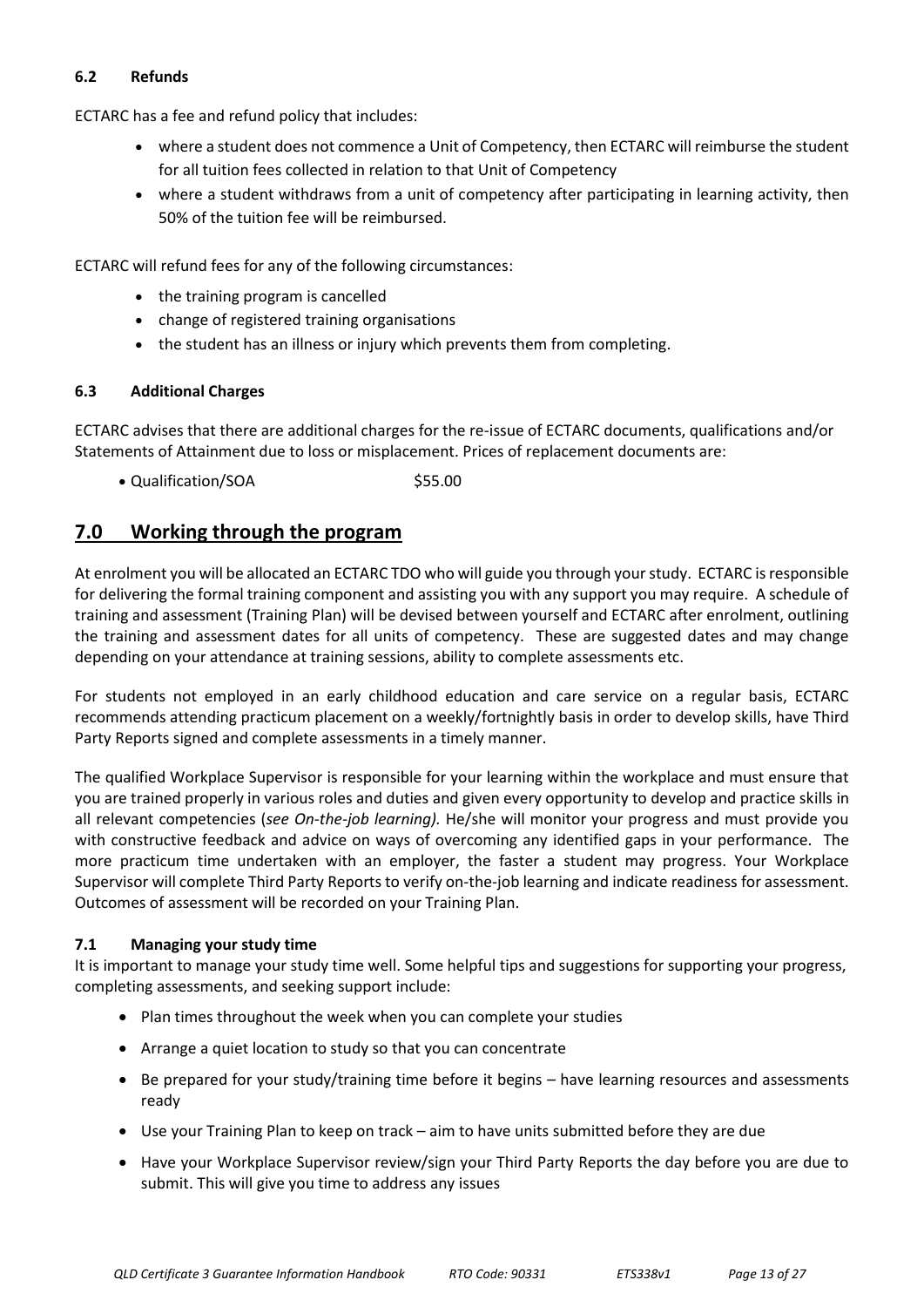- Submit your signed Third-Party Reports with your assessment. This way you complete both components of assessment at the same time
- Complete your Practicum Hours Log Book each day
- Create a task list to help you keep track of the little things
- Be organised keep things together to save confusion
- Use your practicum placement as a valuable learning experience
- Remember to phone or email your ECTARC TDO if you have any questions or need motivation
- Enjoy your study but remember to enjoy life as well

#### **8.0 Assessment**

The CHC30121 Certificate III in Early Childhood Education and Care is a competency-based program that is assessed against the CHC Community Services Training Package.

ECTARC is responsible for ensuring honest, valid and reliable assessment is conducted throughout all programs. This includes ensuring all students are assessed against the **critical aspects of assessment** which apply to every competency within the program. These are:

- the individual being assessed must provide evidence of specified essential knowledge, as well as skills
- all units must be assessed on the job under the normal workplace conditions for a range of age groups, a range of conditions, over a number of assessment situations
- consistency in performance is best assessed for a range of age groups, a range of conditions and over a number of assessment situations

Employability Skills are integral to workplace competency. As such, they must be considered in the delivery and assessment of vocational education and training programs in an integrated and holistic way.

Employability Skills are embedded and explicit within each unit of competency. The facets included in the framework are deemed to apply generally to work in the community services industry, with specific customisation required to address work at different levels and sectors of the industry. Workplace Supervisors must use the Employability Skills information to ensure valid assessment of all students on the job.

Assessment results are not graded. Your assessment results for written assessment tasks and on-the-job performance, will be recorded as either:

- **S – Satisfactory**
- **NYS – Not Yet Satisfactory**

If you receive a NYS you have an additional two (2) attempts (three (3) in total) at the individual assessment task. Once all assessment requirements are deemed satisfactory, your overall assessment outcome for a unit of competency will be recorded as either:

#### • **C – Competent**

After three submissions/attempts at an assessment task, where assessment requirements for a unit are still NYS you will be deemed Not Competent and will need to re-enrol in that unit at your own cost.

#### • **NC – Not Competent**

ECTARC will issue progression transcripts regularly throughout the course, or one may be requested by calling the ECTARC office. Students can also access their Progress Transcript via the ECTARC Student Management Portal.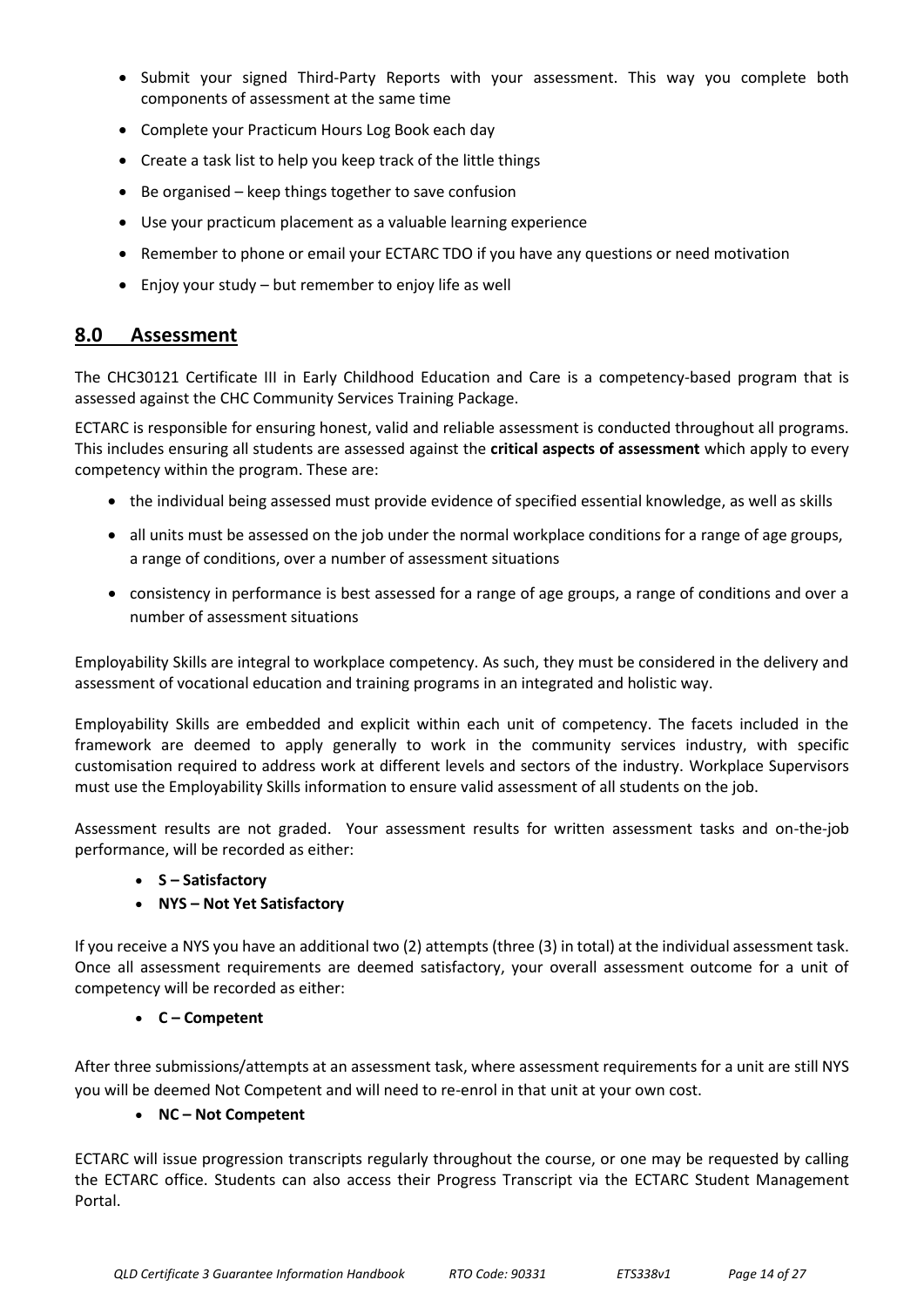#### **8.1 Submitting assessments**

Assessments may be a combination of written assessment tasks, role play, observations on-the-job, verbal and practical assessment tasks.

Assessments will need to be completed and submitted on the ECTARC Training Portal. Your assessments will be marked and feedback given to support your learning and progress.

**IMPORTANT:** the Third-Party Report must be completed, signed and uploaded with every assessment when submitting work for marking*.*

#### **Completing your assessments:**

- make sure you have worked through the learning resources before attempting the assessments
- complete whole units before submitting assessments
- if you have any questions, please contact your ECTARC TDO they are there to support you

For more information on how to submit an assessment, please see the 'ECTARC Training Portal FAQ' page on the ECTARC website.

All students will have 14 days access to the ECTARC Training Portal after their course completion date to download content and any completed assessments for future reference. To download completed assessments, go to the relevant unit and click on the ASSIGNMENTS link to view your assessment tasks. Click on the assessment task you wish to copy and then right click on your mouse and choose the PRINT function. Change the destination from your printer to the PDF setting and click SAVE. If you have any questions regarding the saving of your online content, please call 02 4223 1111.

#### **8.2 Assessment and feedback**

Your ECTARC TDO will conduct your practical assessment. When they do so they will complete a Record of Practical Assessment which outlines the knowledge and skills they are assessing (a result of Satisfactory or Not Yet Satisfactory will be given). Once you have achieved Satisfactory for all written components and have been assessed as Satisfactory for the on-the-job performance, you will be deemed Competent for that unit and can then move on to your next unit of competency.

At some stage you may be asked to resubmit an assessment task. This may be because you have misinterpreted the question or the instructions, left out part of the question, or did not provide sufficient information/evidence. Should an assessment be assessed as Not Yet Satisfactory (NYS), the TDO will clearly indicate where the student needs to readdress the assessment, providing constructive suggestions to assist the student to achieve competency. Students may resubmit assessments twice if necessary, before being deemed Not Yet Competent for that unit of competency. Alternative methods of assessment/reasonable adjustment can be arranged to suit your needs, so discuss any concerns with your TDO.

Should you ever feel dissatisfied with the assessment of, or comment on, your work or that you have not been given sufficient feedback, do not hesitate to notify your TDO and explain your concerns. See the *Complaints and Appeals* section in this Handbook for further details.

## **9.0 Academic Misconduct**

#### **a) Plagiarism**

A student plagiarises if he or she gives the impression that the ideas, words or work of another person are the ideas, words or work of the student. Plagiarism will include: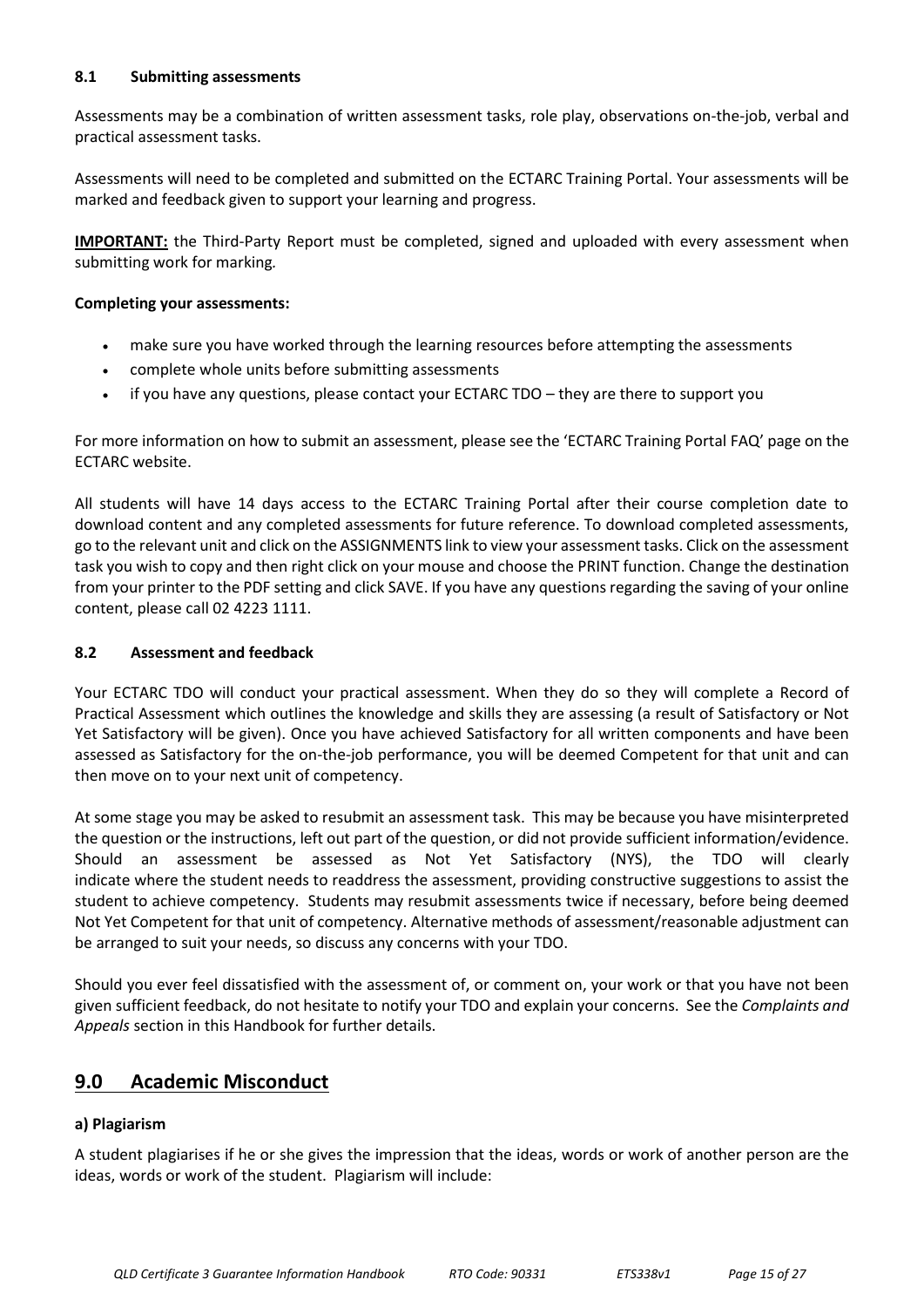(i) copying any material from books, journals, study notes or tapes, the Internet, the work of other students, or any other source without indicating this by quotation marks or by indentation, italics or spacing and without acknowledging that source, or

(ii) rephrasing ideas from books, journals, study notes or tapes, the Internet, the work of other students, or any other source without acknowledging the source of those ideas.

Plagiarism is to be distinguished from inadequate and/or inappropriate attempts to acknowledge the words, works or ideas of someone else. Plagiarism includes, but is not limited to:

- copying unacknowledged passages from textbooks;
- reusing in whole or in part the work of another student;
- obtaining materials from the Internet and submitting them, modified or otherwise, as one's own work;
- submitting work which is derived in whole or in part from the work of another person, but which has been changed in superficial respects possibly by mechanical means.

#### **b) Cheating**

A student cheats if he or she does not abide by the conditions set for a learning experience oritem of assessment. Cheating includes, but is not limited to:

- falsifying data obtained from experiments, surveys, or similar activities;
- making changes to an assignment that has been marked then returning it for re-marking claiming that it was not correctly marked.

#### **c) Collusion**

A student colludes when he or she works without permission with another person or persons to produce work which is then presented as work completed independently by the student. Collusion includes, but is not limited to:

- writing the whole or part of an assignment with another person;
- using the notes of another person to prepare an assignment;
- using for an assignment the resource materials of another person that have been annotated or parts of the text highlighted or underlined by that person;
- allowing another student, who has to submit an assignment on the same topic, access to one's own assignment under conditions which would give that other student an advantage in submitting his or her assignment.

#### **d) Falsification of documentation**

This occurs where documentation relates to misrepresentation of identity or falsifying the individual's certification or work history, or presenting false or misleading information in a portfolio of evidence.

Falsification of documentation includes, but is not limited to:

- falsifying qualifications, statements of attainment or transcripts issued by ECTARC or external organisations
- gaining entry into a course or receiving an award where the trainee/apprentice was not legitimately eligible
- acting dishonestly, or knowingly making false or misleading representations in relation to enrolment in an ECTARC activity

In the event of a student falsifying certification documentation, ECTARC will notify the Australian Skills Quality Authority (ASQA), DESBT, the Unique Student Identifier (USI) office and the police and provide details of the event including individual's enrolment with ECTARC personal contact details.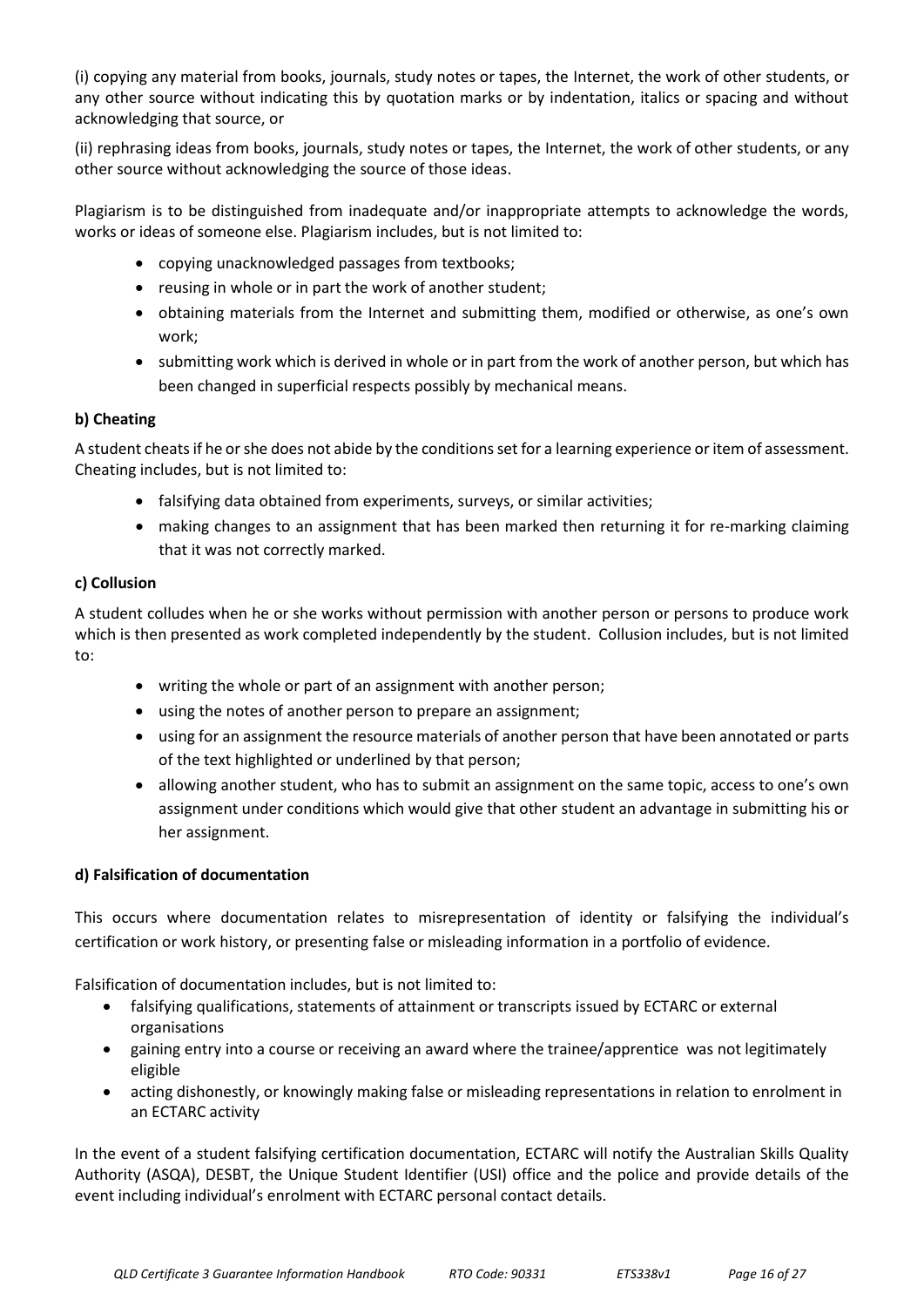ECTARC reserves the right to terminate the training and/or assessment of any student found guilty of academic misconduct (e.g. plagiarism, cheating, collusion or falsification of documentation) and follow legal advice.

ECTARC also reserves the right to ask a student to leave a face-to-face training session if a dysfunctional or disruptive behaviour is displayed.

#### **9.1 Disciplinary Procedures**

ECTARC reserves the right to terminate the training and/or assessment of any student found guilty of academic misconduct (e.g. plagiarism).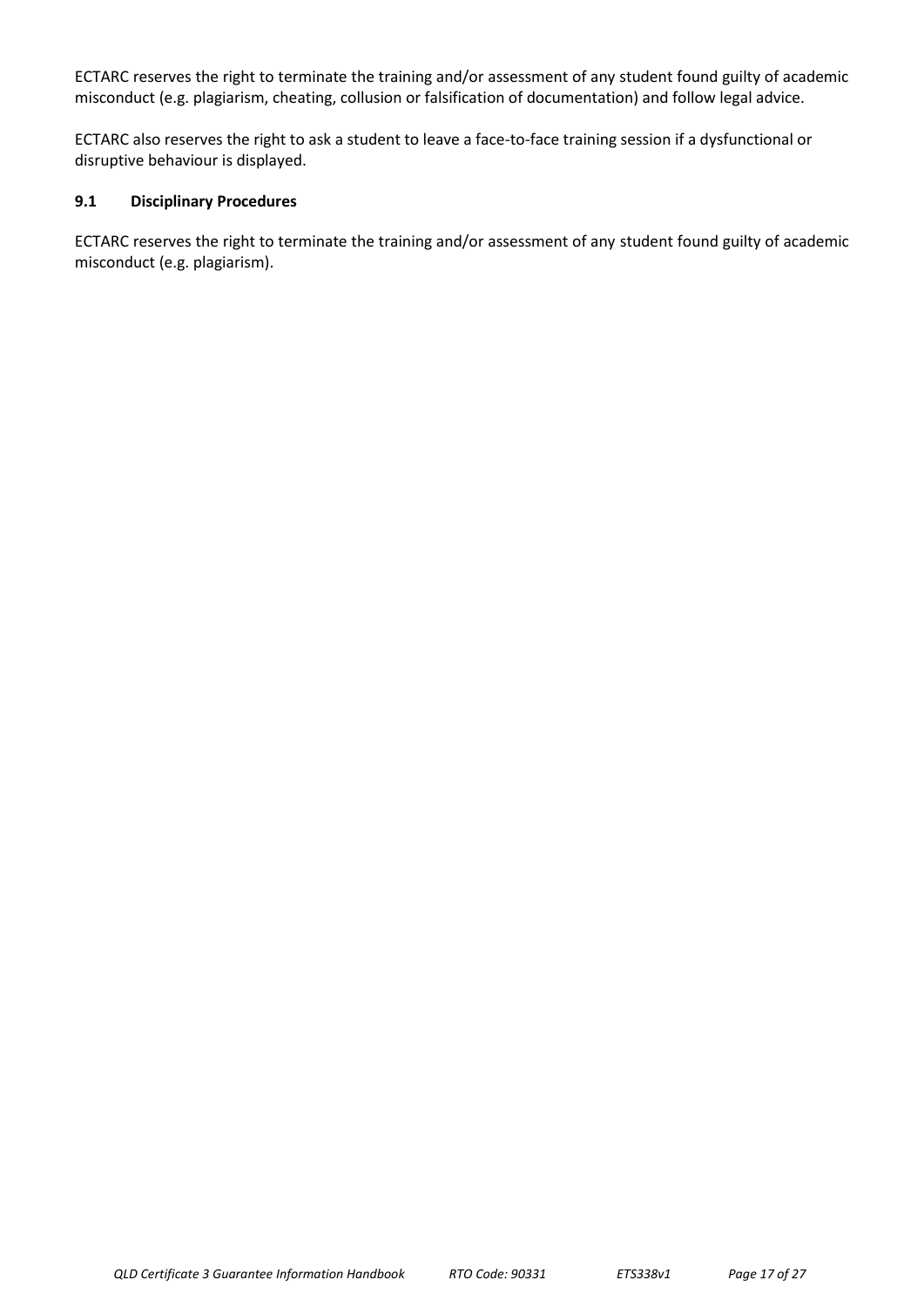## **10.0 A Guide for the Workplace Supervisor**

Outlined below is the procedure for observing on-the-job workplace performance. It includes preparing, conducting, recording, reporting, and reviewing the student.

| <b>Steps</b>                                                                          | <b>Student</b>                                                                                                                                                                                                                                                                       | <b>Workplace Supervisor</b>                                                                                                                                                                                                                                                   |
|---------------------------------------------------------------------------------------|--------------------------------------------------------------------------------------------------------------------------------------------------------------------------------------------------------------------------------------------------------------------------------------|-------------------------------------------------------------------------------------------------------------------------------------------------------------------------------------------------------------------------------------------------------------------------------|
| Step 1<br>Establish work role                                                         | Familiarise yourself with the Third-Party<br>Reports to know what skills and<br>knowledge you need to demonstrate to                                                                                                                                                                 | Familiarise yourself with the Third-Party<br>Reports - particularly the on-the-job skills that<br>must be performed by the student.                                                                                                                                           |
|                                                                                       | your Workplace Supervisor and the<br>standards to which you can do them.                                                                                                                                                                                                             |                                                                                                                                                                                                                                                                               |
| Step <sub>2</sub><br>Prepare the<br>student                                           | Discuss these skills with your Workplace<br>Supervisor. If you don't understand<br>something,<br>ask<br>your<br>Workplace<br>Supervisor for clarification.                                                                                                                           | Discuss the skills required for the job role and<br>what<br>level these<br>skills<br>must<br>be<br>to<br>demonstrated at work.                                                                                                                                                |
| Step 3<br>Plan and prepare                                                            | Discuss your understanding of what is<br>required for satisfactory performance<br>with your Workplace Supervisor.<br>Plan a time with your Workplace<br>Supervisor for observation and<br>discussion regarding your performance.                                                     | Establish a plan for observing, discussing, and<br>questioning the student's performance to<br>determine the on-the-job performance is at a<br>satisfactory level.<br>ECTARC TDOs can provide you with additional<br>tools (e.g. checklists, question sheets) if<br>required. |
| Step 4<br>On-the-job<br>performance                                                   | Demonstrate your full knowledge at<br>work by answering questions correctly.<br>Demonstrate your skills by participating<br>in work activities that can be observed<br>every day.                                                                                                    | Ensure your performance judgement is:<br>valid (e.g. observe what needs to be<br>observed to determine performance)<br>consistent (did the candidate perform<br>consistently?)<br>• fair and reliable                                                                         |
| Step 5<br>Provide feedback<br>on the<br>performance                                   | Work<br>cooperatively<br>with<br>your<br>Supervisor<br>Workplace<br>accept<br>and<br>constructive feedback.<br>Assist in identifying gaps in your<br>performance and ways to achieve these<br>skills and knowledge.<br>Work towards demonstrating your skills                        | Provide the<br>student<br>with<br>constructive<br>feedback.<br>Provide information, where required, on any<br>identified gaps in performance and strategies<br>for improvement.                                                                                               |
| Step 6<br>Record result                                                               | and knowledge in further units.<br>Sign the Third-Party Report for each unit<br>when your Workplace Supervisor has<br>completed them.                                                                                                                                                | Record details of the student's progress on<br>the Third-Party Report.                                                                                                                                                                                                        |
| Step 7<br>Review the process                                                          | If necessary, suggest ways to improve<br>the observation process.                                                                                                                                                                                                                    | identify<br>Review<br>and<br>suggested<br>any<br>improvements to be made to the observation<br>process.                                                                                                                                                                       |
| Step 8<br>Participate in the<br>re-assessment and<br>appeals process<br>(if required) | Discuss your performance with your<br>workplace supervisor. Seek assistance<br>and advice on improving skills and<br>knowledge required to perform your<br>role satisfactorily.<br>If you have any concerns about the<br>outcome of these observations, speak to<br>your ECTARC TDO. | Provide feedback and counsel the student<br>regarding workplace performance. Include<br>guidance on further practice if required.<br>Report any disputed workplace performance<br>issues to the ECTARC TDO - who will assist you<br>to implement the appeals process.         |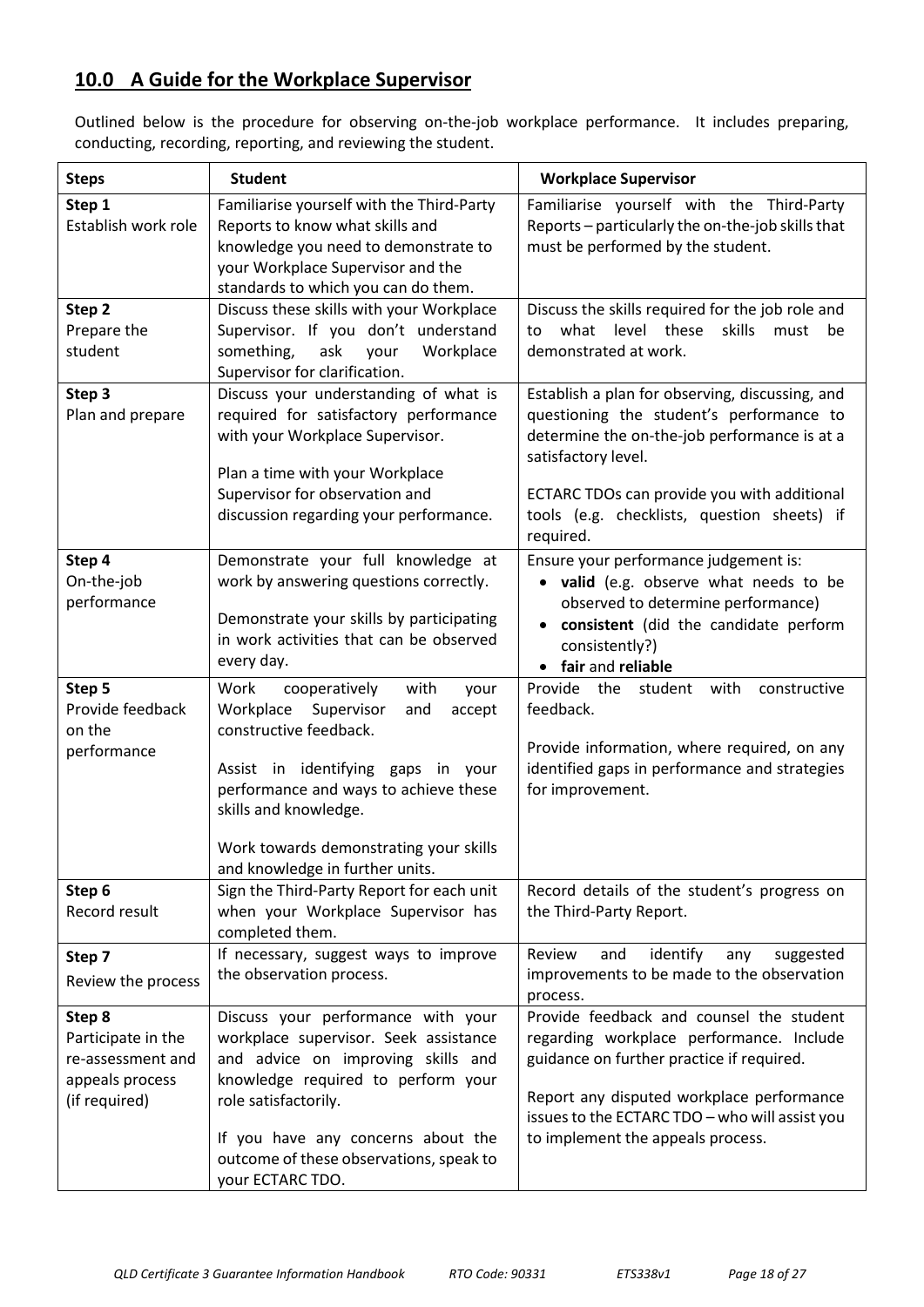## **11.0 Credit Transfer**

If you have undertaken a unit of competency or qualification with another Registered Training Organisation (RTO) and have documented evidence of your achievement (i.e. a Statement of Attainment/Certificate/Transcript) you can apply for credit transfer for the relevant unit(s) of competency. You will need to provide ECTARC with permission to access your USI records on the USI Portal or provide a copy of your transcript and ECTARC will contact the issuing RTO to verify its authenticity.

## **12.0 Recognition of Prior Learning (RPL)**

ECTARC is committed to recognising the prior learning/current competency of individuals through paid or unpaid work experience, volunteer work, and life experiences. RPL is available to all clients and involves processes that are fair to all parties involved. Assessment of prior learning/current competency will take into account the range of:

- skills
- knowledge
- attitudes
- values, and
- duty of care responsibilities

These will underpin the unit of competency being assessed as well as the ability of the individual to perform to the essential knowledge and skills to the standard expressed in critical aspects of assessment, elements, performance criteria, range of variables and evidence guide for that unit. This pathway is mostly suitable for persons who have been in the industry for a length of time before commencing the program. **ECTARC will provide a guide for applicants upon request.**

Fees apply for all units undertaken via the recognition pathway. (*See Fee Information in Section 7 for further details.)*

## **13.0 Foundation Skills - Language, Literacy & Numeracy (LLN)**

All job tasks, and all units of competency, include foundation skills – almost everything we do at work has something to do with learning, reading, writing, oral communication, and numeracy. It might be having a conversation with a client or colleague, completing an observation record, working to a schedule, or reading workplace health and safety information.

ECTARC requires all students to complete a Foundation Skills Questionnaire throughout the enrolment application process which is designed to provide an indication of what the needs of the training student are likely to be. This allows us to:

- identify students who may require additional training/support
- develop a Training Plan to enable sufficient time for learning to occur
- develop specific training methods to meet the needs of individual students
- identify reasonable adjustment requirements for assessment.

The student may also recognise the need to learn new literacy or numeracy skills. The student may:

- have difficulty reading or writing
- have difficulty calculating numbers
- have difficulty communicating verbally or comprehending what others are saying.

If a student requires support or reasonable adjustment in training or assessment, their ECTARC TDO can identify, negotiate, plan and implement appropriate learning and assessment strategies to meet their needs.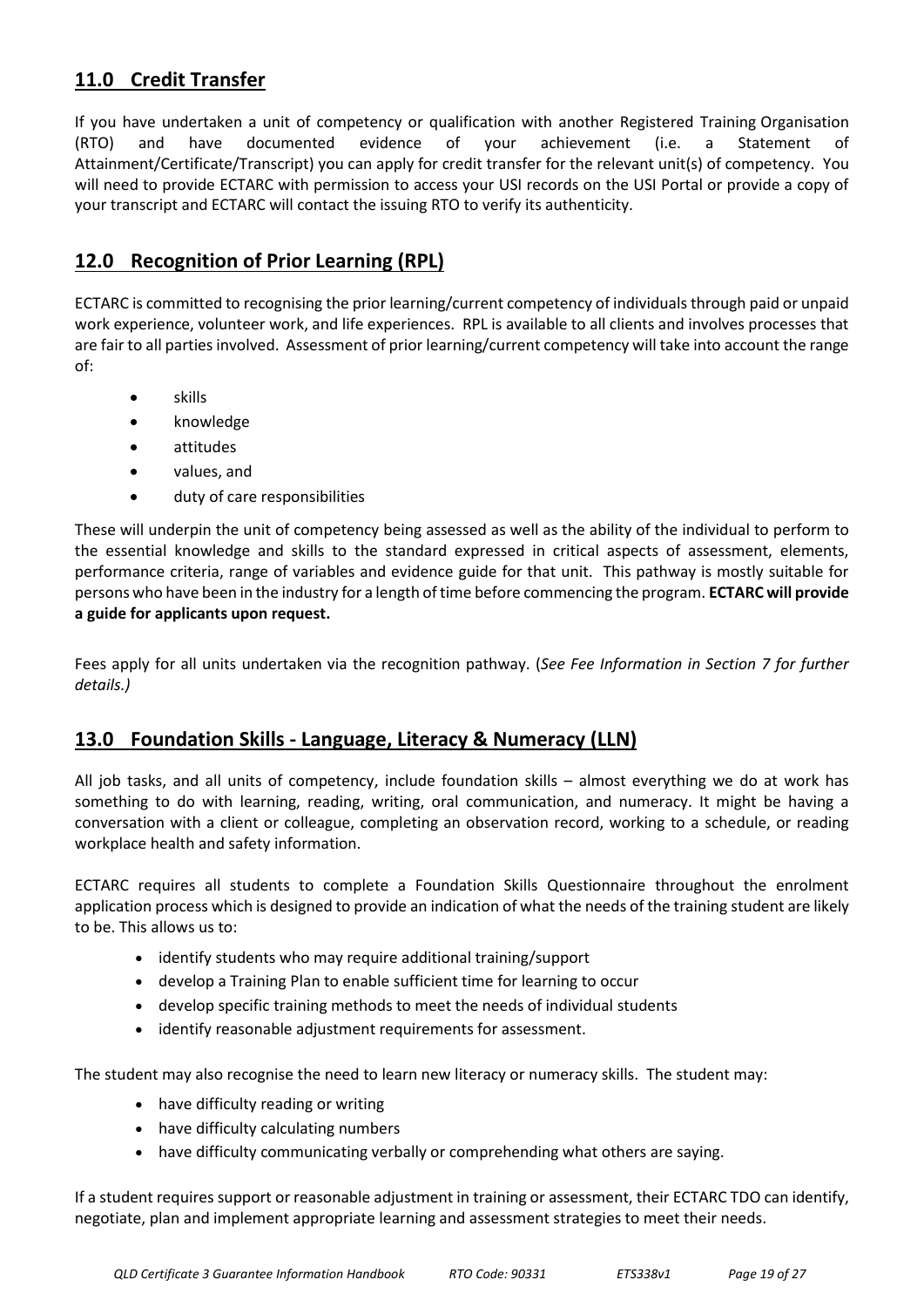ECTARC can assist in organising additional learning through an external RTO for students who feel the need to improve their skills through formal courses. Courses have been designed for people wishing to improve their literacy and/or numeracy skills. Courses offered range from basic to advanced literacy and numeracy and are aimed at students with limited skills through to those wishing to return to study. To attract government subsidy under the Certificate 3 Guarantee program to assist with LLN skills, units of competency, modules or courses can only be drawn from the approved foundation skills courses on the Priority Skills List.

Where an individual requires significant LLN support, there are alternative programs funded by the Australian Government that exist to address this need for eligible individuals. ECTARC will discuss options with students if required.

All students will be interviewed and assessed to determine the most appropriate way to meet their needs.

**NOTE***:* if a student needs to undertake a Certificate level III foundation skills qualification, the completion of the foundation skills course will not extinguish their entitlement to a Certificate III vocational qualification under the program.

## **14.0 Access and Equity**

All ECTARC staff are required to act in accordance with ECTARC's *Code of Practice* and ensure that all students/clients are made aware of their rights and responsibilities.

Under the relevant Commonwealth legislation*,* ECTARC will make reasonable adjustments for people with additional needs. This may include Aboriginal and Torres Strait Islander people, people from culturally diverse backgrounds, people with disabilities, women and people living in rural and remote areas. This means:

- ECTARC offers additional language, literacy and numeracy support to students that enrol in a study program
- Assessment tasks will be assessed flexibly, taking into account student's specific needs
- ECTARC has policies and procedures to ensure all students receive appropriate welfare and guidance throughout their program. All efforts are made to offer a flexible method of assessment to enable students to complete programs satisfactorily. Each case is reviewed on an individual basis to determine the best solution. Please speak to an ECTARC TDO regarding your requirements.

If it is identified at enrolment that you require adjustments to your learning resources or assessment tools ECTARC will customise your program to meet your needs.

#### **14.1 Welfare and Guidance Services**

ECTARC has policies and procedures to ensure all students receive appropriate welfare and guidance throughout their program. This includes review of payment schedules when requested, learning pathways, possible RPL opportunities, provision for special needs and provision for special cultural and religious needs (where applicable).

Should you be experiencing difficulties or require personal support, ECTARC is able to assist students to locate and access support through community services such as special needs services, welfare services, counselling, advisory bodies and government departments.

## **15.0 Cancellation of Enrolment**

Should you need to withdraw from or cancel your enrolment you must:

- Inform ECTARC in writing two weeks in advance
- Submit any outstanding work for assessment this will allow you to maximise your achievements
- Return all unused study materials to ECTARC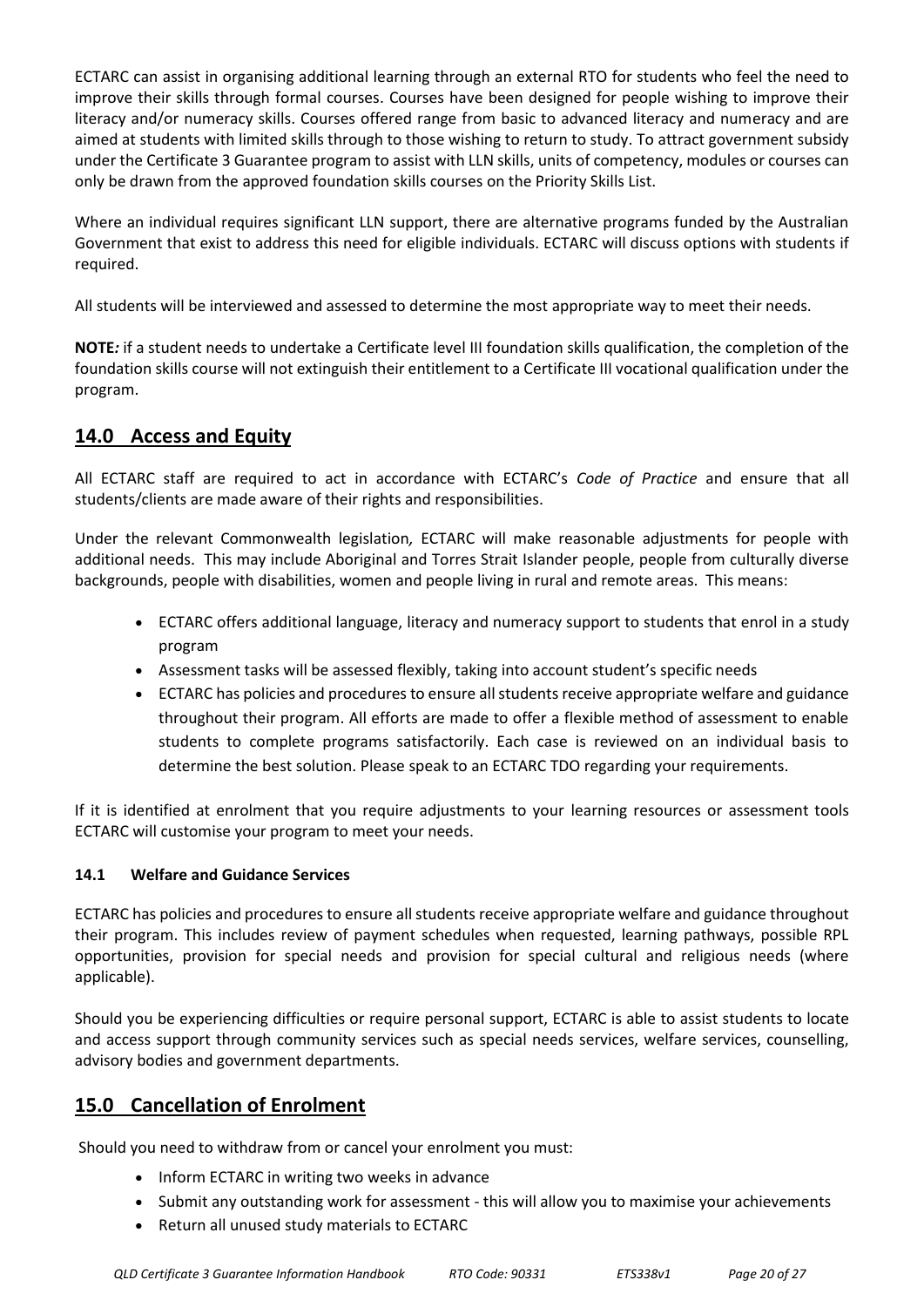All efforts should be made to work through difficulties and discuss options available. If a qualification is not completed prior to finalisation of qualification, a Statement of Attainment will be issued to the student within 21 days of cancellation date (s*ee Statement of Attainment for further details).*

## **16.0 Delayed Completion**

This section applies if the enrolment term is to end before the student completes all requirements of the program. The student may apply in writing prior to the end date, to extend the enrolment term if needed. This may be done for various reasons.

*For example: due to illness the student cannot participate in training for several months. The student may apply to ECTARC for an extension of the enrolment term.*

ECTARC may extend the end date if the student can complete the program in a reasonable time.

ECTARC will monitor progress of the student against the student's Training Plan and make recommendations for extension if required. If the student does not complete all requirements prior to the end date, a Statement of Attainment will be granted and no qualification will be issued.

## **17.0 Completion**

Completion of the training program occurs when the student and ECTARC agree that all units have been deemed Competent. The Training Plan will show documentation that all training and assessment has been completed. Completion will only be approved by ECTARC when:

- ECTARC receives the practicum evidence signed by the Workplace Supervisor and student stating that the student has developed all the required knowledge and skills, and has successfully completed all of the off-the-job practicum requirements
- The actual completion date is determined by the RTO during this process

ECTARC will then issue the required qualification to the student and report that completion has occurred.

## **18.0 Issuance of a Qualification**

The CHC30121 Certificate III in Early Childhood Education and Care qualification will only be issued once all completion steps (as above) have been followed. Please note: students that are employed in a children's education and care service will be eligible for a pay increment as of the completion date. DESBT require that RTOs issue qualifications earned under funded programs within 21 days of completion. All qualifications (and Statement of Attainments) are issued free of charge.

Your qualification will be delivered to you via registered mail and will include an academic transcript outlining all units undertaken and completed. Please make sure that you keep this safe for future use. You will need to submit this qualification and transcript for recognition should you choose to undertake further studies in the future.

## **19.0 Statements of Attainment**

Should a student cancel their enrolment in the program and not complete all requirements to receive the formal qualification, a Statement of Attainment will be issued within 21 days of cancellation date. The Statement of Attainment is provided free of charge and will outline all units of competency that have been completed to a Competent standard.

## **20.0 Complaints and Appeals**

The acceptance and investigation of complaints is important as it assists ECTARC to continually assess and improve the services provided. Every client has the right to a positive and sympathetic response to their concerns. Feedback is to be encouraged and seen by everyone in the organisation as an opportunity to improve services.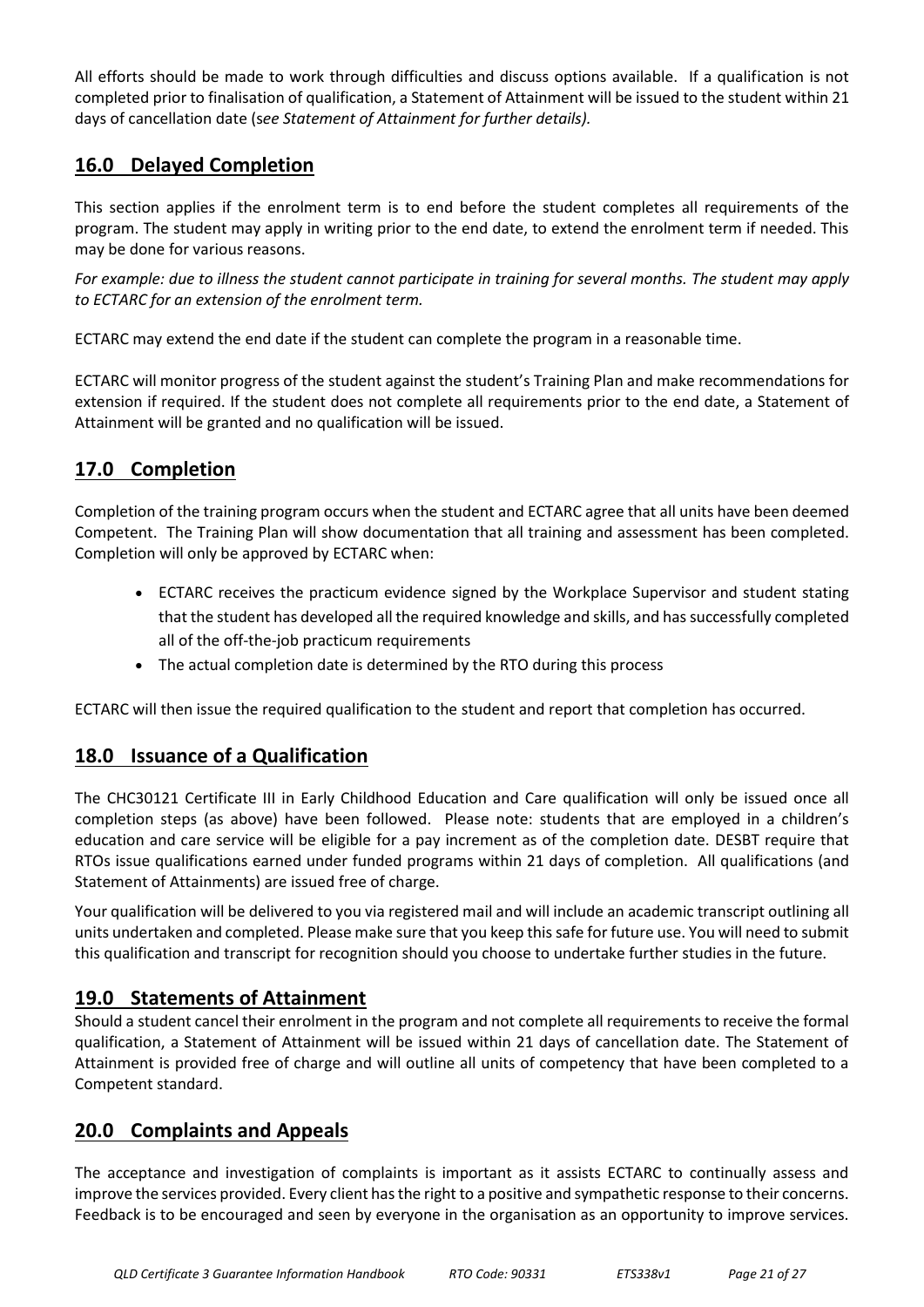Complaints and outcomes are used as a tool for improving and revising policies and procedures within the organisation.

Any client or member of the wider community can make an appeal or complaint if unsatisfied with any aspect of the services provided by ECTARC, including its Training and Development Officers, other staff and students.

A complaint is a statement or approach by a client or staff member that may relate to:

- Provision of service
- Interpersonal conflict
- Lack of communication
- Harassment and/or discrimination
- Service delivery
- Procedures or policies

Clients are encouraged to contact ECTARC to appeal against an assessment decision or make a complaint directly, and are reassured that their concern will be dealt with:

- promptly and efficiently
- in a fair and equitable manner
- so as to respect confidentiality and ensure impartiality is maintained
- so that parties are informed regularly of action being taken/progress
- in a manner whereby follow up checks are made at a later date to review the appropriateness of solutions reached
- so that documented records are maintained

To ensure confidentiality, employees, clients or members of the community raising a complaint are advised to discuss the matter only with the person(s) directly involved.

#### **20.1 Appeals**

Every student has the right to appeal against an assessment decision. An appeal is a statement or approach by a student to an ECTARC employee who feels that an error has been made or they have been unfairly assessed. An ECTARC employee also has the right to appeal if they feel that the assessment process has not been conducted in an appropriate manner.

#### **20.2 Raising an Appeal**

Once a student receives an assignment marked NYS (Not Yet Satisfactory) the student has 14 days to lodge an appeal. If a candidate wishes to query their assessment outcome or procedure they need to notify ECTARC in writing, adequately identifying and providing details of the query.

The appeals letter should be addressed to 'The Manager' and mailed to: ECTARC, 210 Shellharbour Rd Warrawong NSW 2502, or emailed to[: natalie@ectarc.com.au](mailto:natalie@ectarc.com.au)

The ECTARC employee receiving the query will advise the relevant TDO who conducted the original assessment. A panel of no less than three ECTARC TDOs, one of whom may be the original assessor, will convene to conduct a full review of the original assessment.

Once the information is received, a meeting will be held with a panel of three ECTARC TDOs to conduct a full review of the original assessment. The outcome of the review will be documented and forwarded to the student who has made the appeal. If the student is satisfied with the outcome of the appeal then no further action will be taken. If the student does not feel as though the issue has been resolved satisfactorily then the formal complaints process must be followed.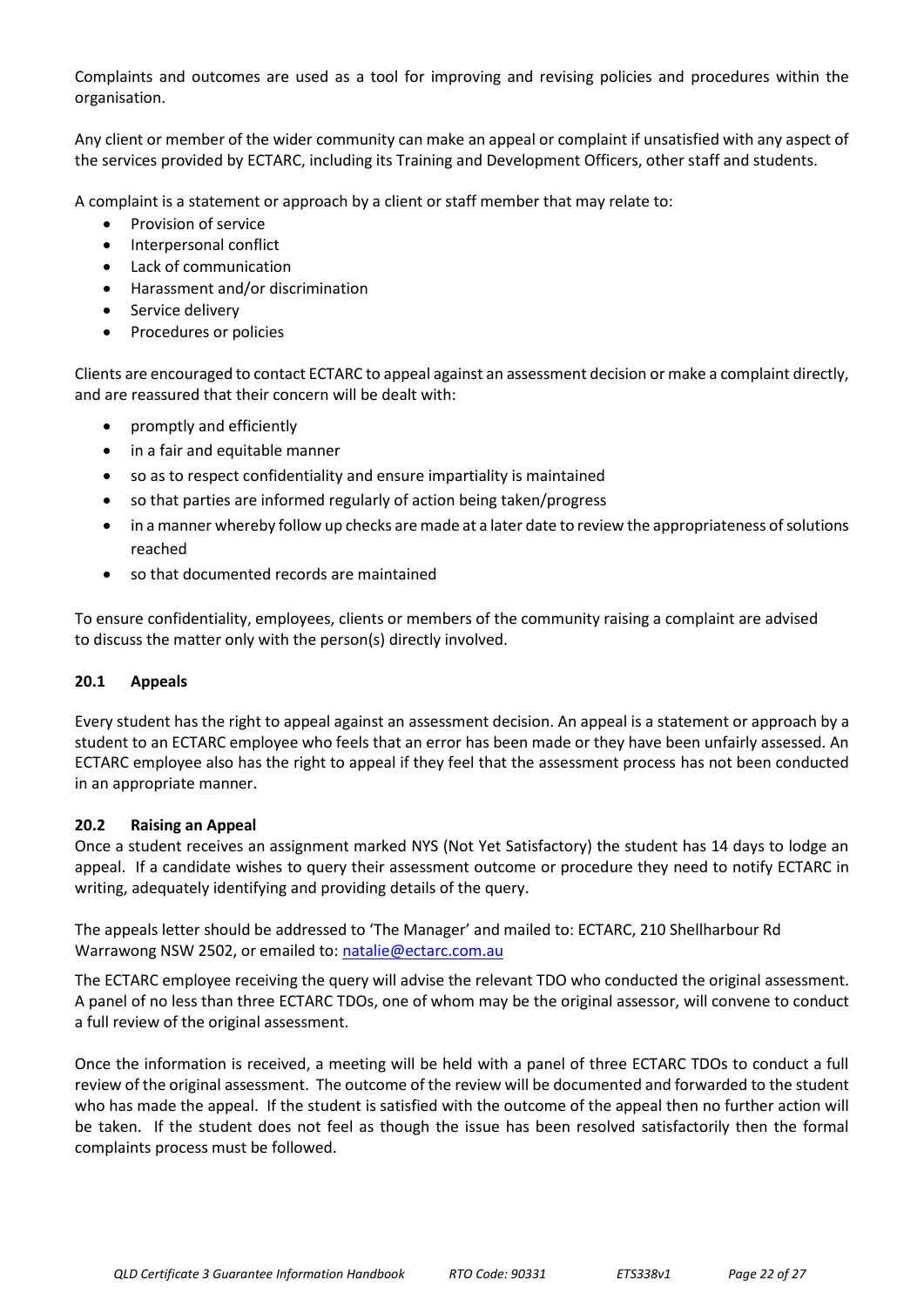#### **20.3 Complaints**

Complaints can be raised in person, in writing, by telephone or via email. An empathetic ECTARC staff member will listen to your complaint, and if possible/appropriate, resolve the issue promptly at the local level. If you are satisfied with the response and/or follow-up action(s), no further steps will need to be undertaken. Management may be requested to assist in these situations. If this approach is considered by either party to be inadequate or inappropriate, the process of lodging a formal complaint should be undertaken.

#### **20.4 Formal Complaints Process**

**Step 1** If a client or member of the community feels the complaint cannot be resolved informally, then the matter should be addressed officially in writing. To lodge an official complaint a written letter or email should be forwarded to ECTARC Management adequately identifying and providing details of the complaint and the outcome sought.

#### **Step 2 Internal Review**

All matters will be responded to without prejudice and within specified time frames - usually three to five (3-5) working days. For complaints where ECTARC considers more than sixty (60) calendar days are required to process or finalise the complaint or appeal, the complainant will be notified in writing stating the reasons for the delay and receive regular written updates on progress of the matter.

With the complainant's consent, the Manager will call the parties together and attempt to reach an agreement. The complainant may, at any stage of the procedure, invite an external representative to advise, assist or advocate on your behalf. In an interview situation, a friend/colleague may be invited to support and observe. NOTE: **an observer is not an active student.**

ECTARC must act on each substantiated complaint.

#### **Step 3 External review**

If an agreement is not reached within an agreed timeframe, the matter will be referred to the relevant agency to arbitrate.

Where a formal complaint cannot be resolved internally, ECTARC will make arrangements for an external, independent person or body to review the complaint.

Where a student feels that an issue needs to be addressed further by an external organisation, they can contact the National Training Complaints Hotline. The hotline will not investigate complaints but will forward complaints to the most appropriate agency, authority or jurisdiction for consideration. Complaints can be registered with the National Training Complaints Hotline by phone at: 13 38 73

At the end of the mediation process, if an agreed position is reached, the Manager will document the outcome of the meeting in writing and forward to the person who initiated the complaint. A copy will also be forwarded to all other parties involved in the matter.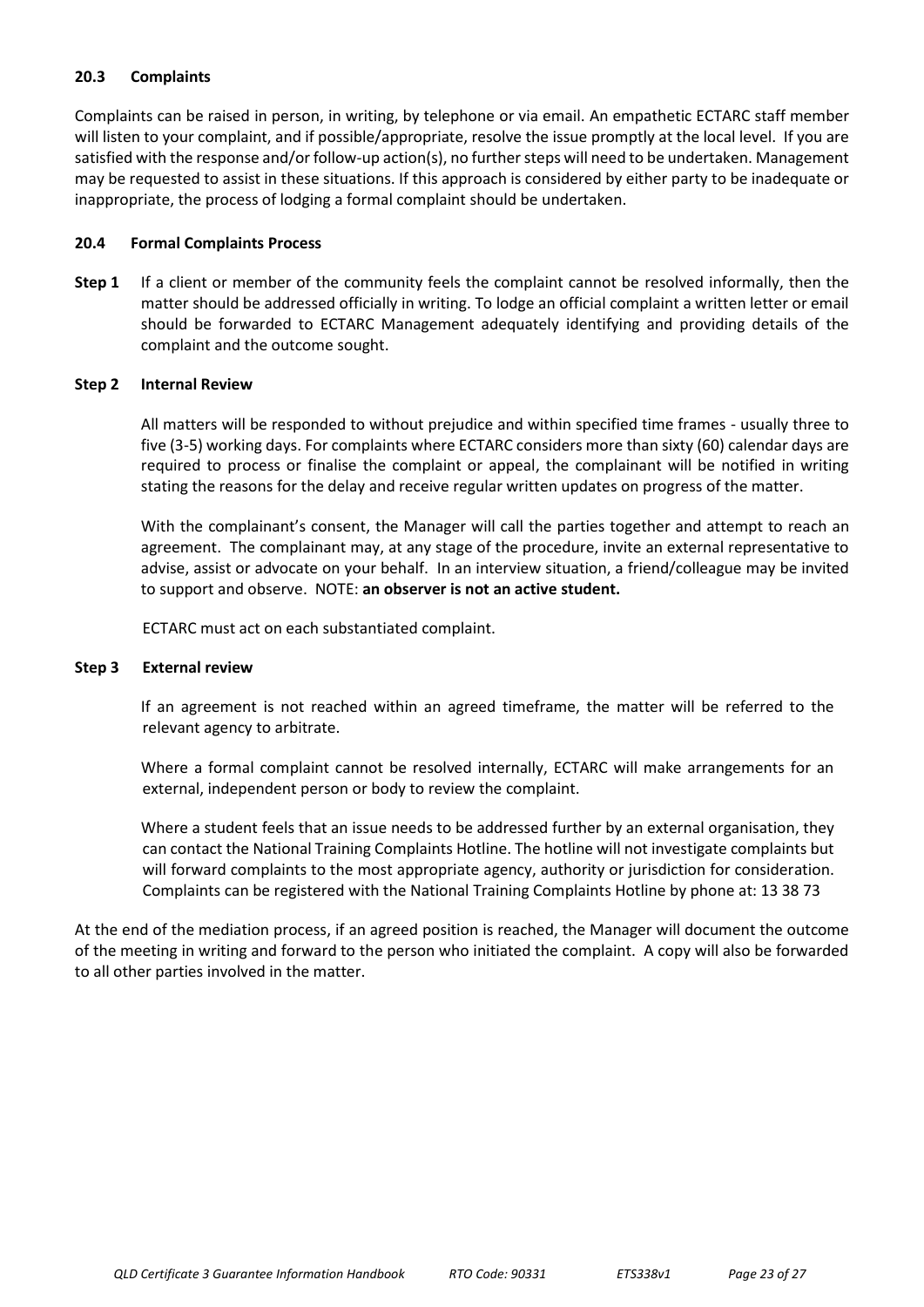## **21.0 Assistance**

The Department of Employment, Small Business and Training provides information on all aspects of training and employment for all parties involved. Information on all topics is available on the website.

ECTARC is also available to provide information and assistance at all times. We have provided some numbers and websites below that you may find useful.

| DESBT - Department of Employment, Small Business and<br><b>Training</b> | Website: https://desbt.qld.gov.au/          |
|-------------------------------------------------------------------------|---------------------------------------------|
| <b>Fair Work Commission</b>                                             | Website: www.fwc.gov.au                     |
| Australian Skills Quality Authority                                     | Website: www.asga.gov.au                    |
| Workplace Health and Safety QLD                                         | Website: www.worksafe.gld.gov.au            |
| Early Childhood Australia                                               | Website: www.earlychildhoodaustralia.org.au |
| <b>QTIS - Queensland Training Information Service</b>                   | Website: www.qtis.training.qld.gov.au       |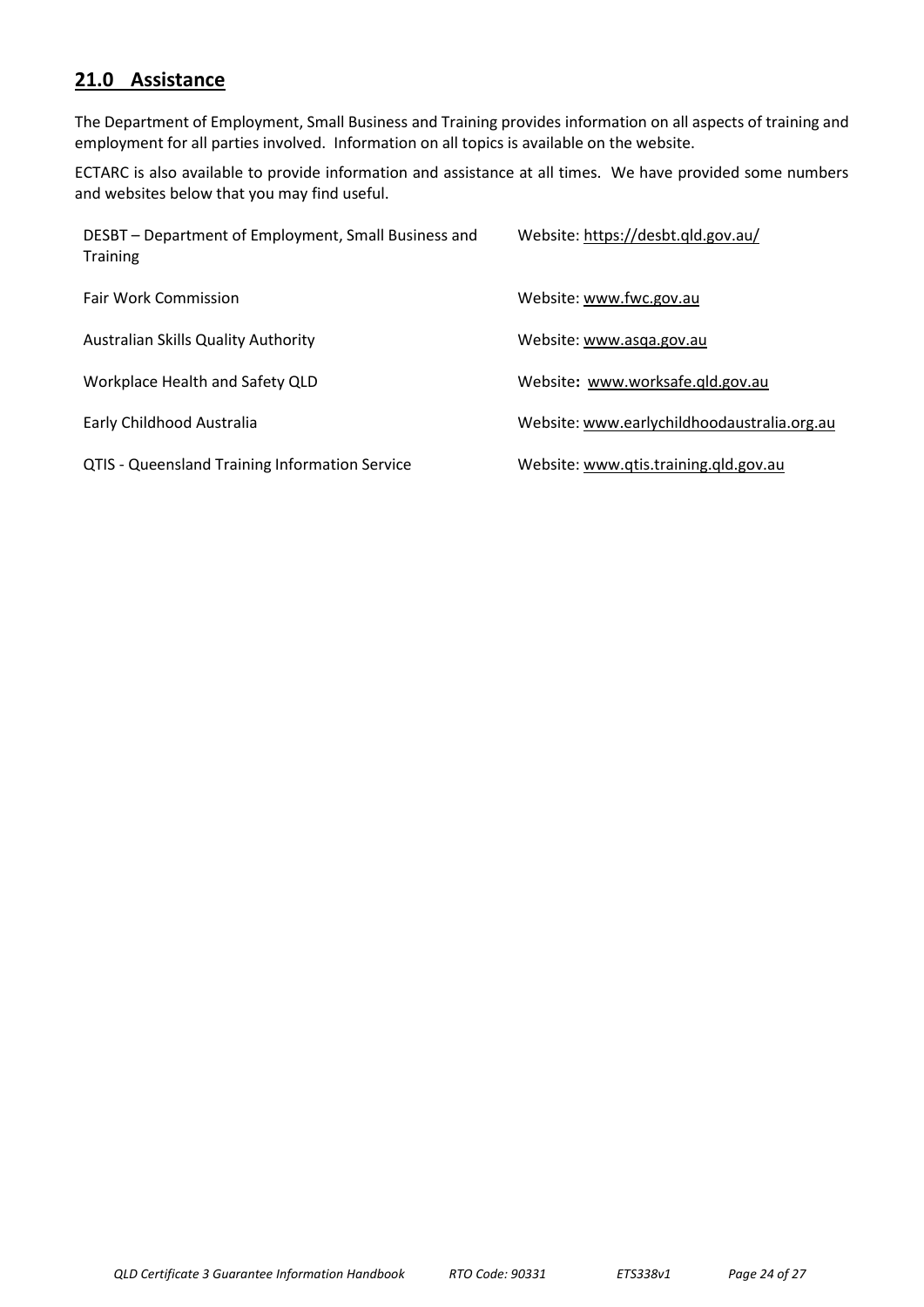# APPENDIX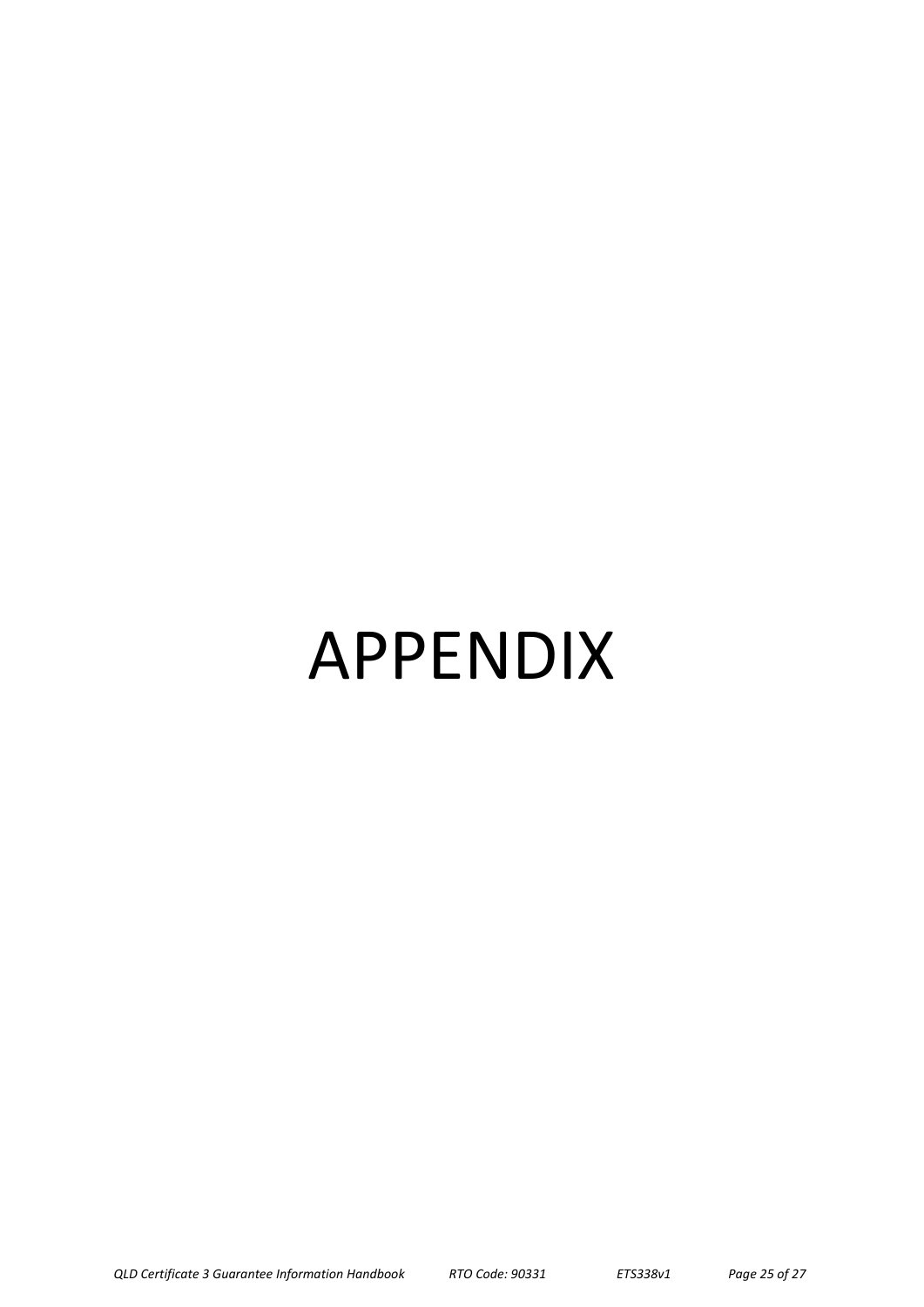## **UNIT HOURS AND PRICES**

## **CHC30121 Certificate III in Early Childhood Education and Care Certificate 3 Guarantee**

|                                                                                                      | <b>Normal</b> | Cost            |                   |
|------------------------------------------------------------------------------------------------------|---------------|-----------------|-------------------|
| <b>Unit Code</b>                                                                                     |               | <b>Full Fee</b> | <b>Concession</b> |
| HLTWHS001 - Participate in workplace health and safety                                               | 20            | \$13.00         | \$5.20            |
| CHCPRT001 - Identify and respond to children and young people at risk                                | 40            | \$26.00         | \$10.40           |
| CHCECE055 - Meet legal and ethical obligations in children's education and care                      | 60            | \$39.00         | \$15.60           |
| CHCECE056 - Work effectively in children's education and care                                        | 65            | \$42.25         | \$16.90           |
| CHCECE031 - Support children's health, safety and wellbeing                                          | 160           | \$104.00        | \$41.60           |
| CHCECE034 - Use an approved learning framework to guide practice                                     | 80            | \$52.00         | \$20.80           |
| CHCECE030 - Support inclusion and diversity                                                          | 63            | \$40.95         | \$16.38           |
| CHCECE054 - Encourage understanding of Aboriginal and/or Torres Strait<br>Islander people's cultures | 55            | \$35.75         | \$14.30           |
| CHCECE035 - Support the holistic learning and development of children                                | 100           | \$65.00         | \$26.00           |
| CHCECE038 - Observe children to inform practice                                                      | 40            | \$26.00         | \$10.40           |
| CHCECE033 - Develop positive and respectful relationships with children                              | 100           | \$65.00         | \$26.00           |
| CHCECE032 - Nurture babies and toddlers                                                              | 108           | \$70.20         | \$28.08           |
| CHCECE036 - Provide experiences to support children's play and learning                              | 75            | \$48.75         | \$19.50           |
| CHCECE037 - Support children to connect with the natural environment                                 | 50            | \$32.50         | \$13.00           |
| HLTAID012 - Provide First Aid in an education and care setting                                       | 22            | \$14.30         | \$5.72            |
| <b>Elective Units: 2 elective units must be chosen</b>                                               |               |                 |                   |
| CHCDIV001 - Work with diverse people                                                                 | 40            | \$26.00         | \$10.40           |
| HLTFSE001 - Follow basic food safety practices                                                       | 30            | \$19.50         | \$7.80            |